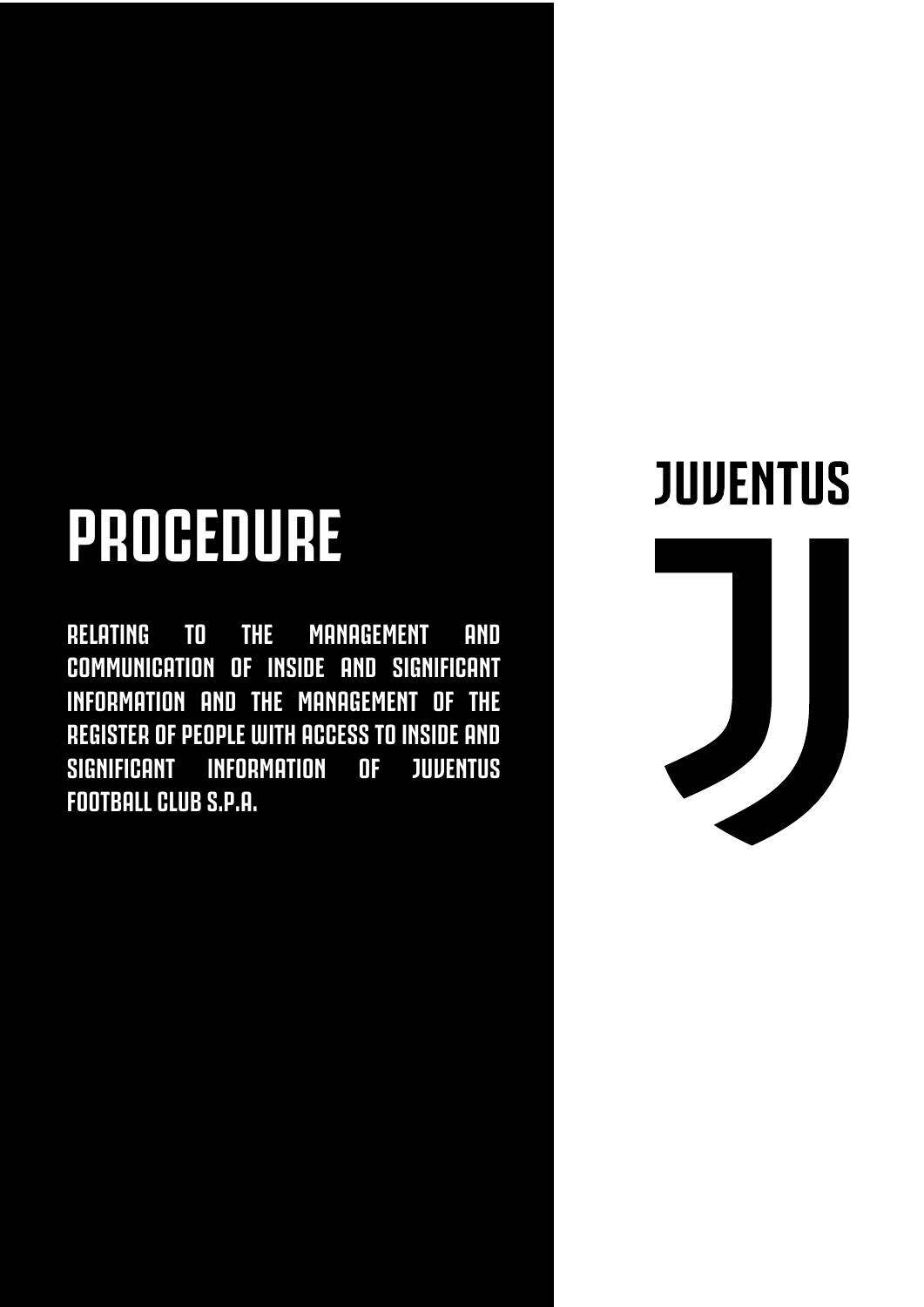### **1. INTRODUCTION**

- 1.1. The Board of Directors of Juventus Football Club S.p.A. (the "**Company**") has approved this "*Procedure relating to the management and communication of inside and significant information and the management of the register of people with access to inside and significant information of Juventus Football Club S.p.A.*" (the "**Procedure**").
- 1.2. The Company's Board of Directors is responsible for making any amendments and additions to this Procedure that may be necessary in light of legal or regulatory provisions, as well as on the basis of any significant instructions provided by the competent Authorities or application experience or market practice.
- 1.3. For all matters not explicitly addressed in this Procedure, reference is expressly made to provisions on the distribution of price sensitive disclosures and corporate information set forth in applicable laws and regulations, as well as the guidelines on the matter *pro tempore* issued by Consob and other Competent Authorities.
- 1.4. A copy of the Procedure has been published on the Company's website at www.juventus.com.

This is a non-binding English courtesy translation of *"Procedura gestione delle operazioni con parti correlate"*. The Italian version of *"Procedura gestione delle operazioni con parti correlate"* is the only official document having legal effects. In case of any discrepancies between the official document in Italian and the English translation, as well as in case of any dispute on the content of the document, the document in Italian shall always prevail.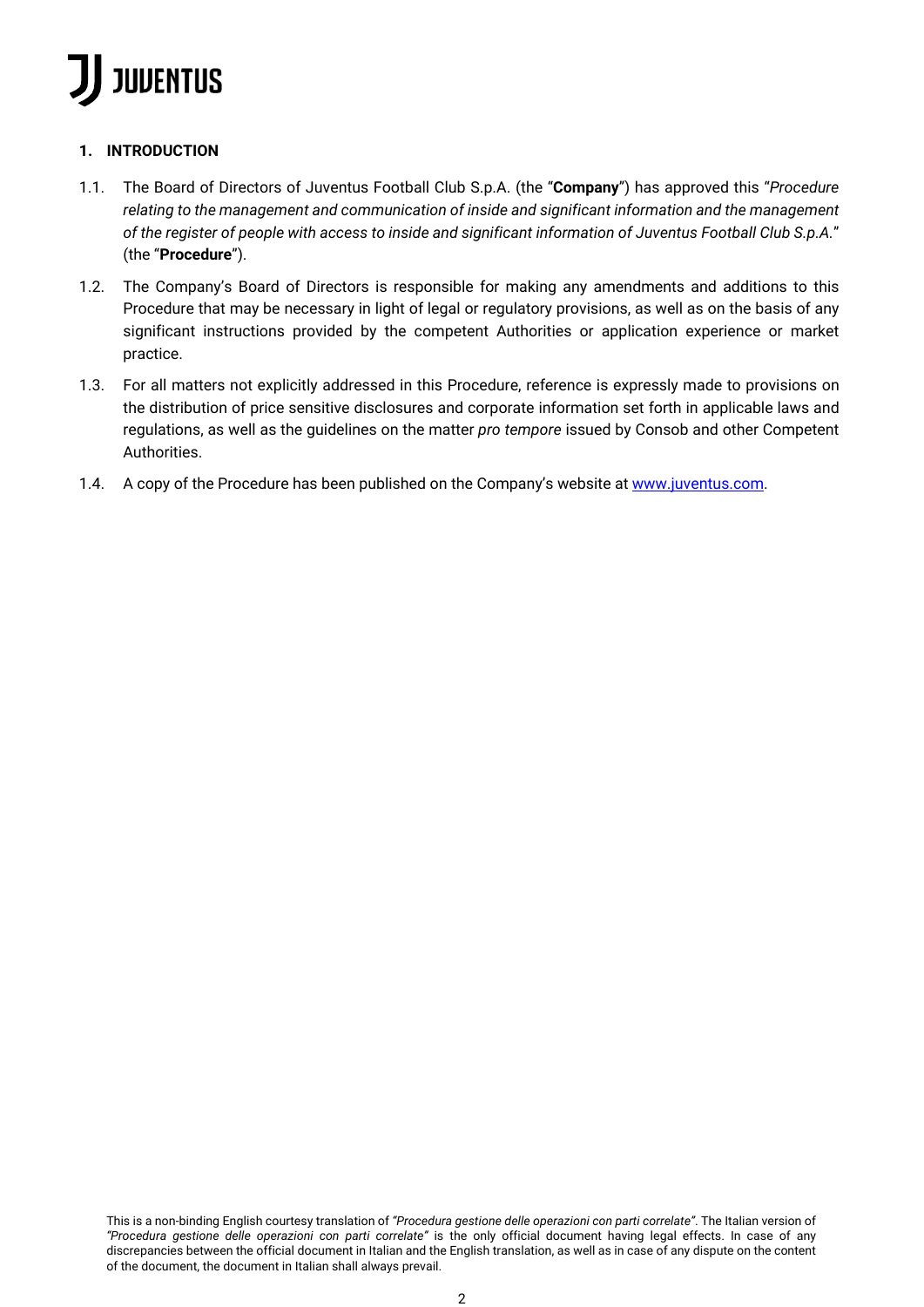### **2. DEFINITIONS**

2.1. In addition to the definitions contained in other articles, the following definitions apply for the purposes of this Procedure:

"**Competent Authority**" refers to the competent authority as identified pursuant to Art. 22 of the MAR.

"**Shares**" refers to the ordinary shares of the Company.

"**Borsa Italiana"** refers to Borsa Italiana S.p.A., with registered office in Milan, Piazza degli Affari no. 6.

**"CFO"** refers to the *pro tempore* Chief Financial Officer of the Company.

**"Board of Statutory Auditors"** refers to the *pro tempore* board of statutory auditors of the Company.

**"Board of Directors"** refers to the *pro tempore* board of directors of the Company.

**"Consob"** refers to Commissione Nazionale per le Società e la Borsa (*i.e.,* the supervisory authority for the Italian financial products market), established by Italian Law no. 216 of 7 June 1974, with registered office in Rome, via G.B. Martini no. 3.

"**Communication and External Relations Department**" refers to the communication and external relations department of the Company.

"**Corporate Affairs Department**" refers to the corporate affairs department of the Company.

"**Inside Information**" refers to information of a precise nature, that has not been made public, relating, directly or indirectly, the Company and/or one or more Financial Instruments and which, if it were made public, would be likely to have a significant effect on the prices of the Financial Instruments or on the prices of the related derivative Financial Instruments.

For the purposes of this definition:

- (a) information is of a "precise nature" if:
	- $(i)$  it indicates a set of circumstances which may reasonably be expected to come into existence, or an event which has occurred or which may reasonably be expected to occur;
	- (ii) it is sufficiently specific so as to make it possible to draw conclusions on the possible effect of the set of circumstances or the event pursuant to point (i) on the prices of the Financial Instruments;
- (b) "information which, if made public, would be likely to have a significant effect on the prices of the Financial Instruments" refers to information which a reasonable investor would presumably use as one of the elements on which to base its investment decisions.

An intermediate step in a protracted process shall be considered Inside Information if it meets the

This is a non-binding English courtesy translation of *"Procedura gestione delle operazioni con parti correlate"*. The Italian version of *"Procedura gestione delle operazioni con parti correlate"* is the only official document having legal effects. In case of any discrepancies between the official document in Italian and the English translation, as well as in case of any dispute on the content of the document, the document in Italian shall always prevail.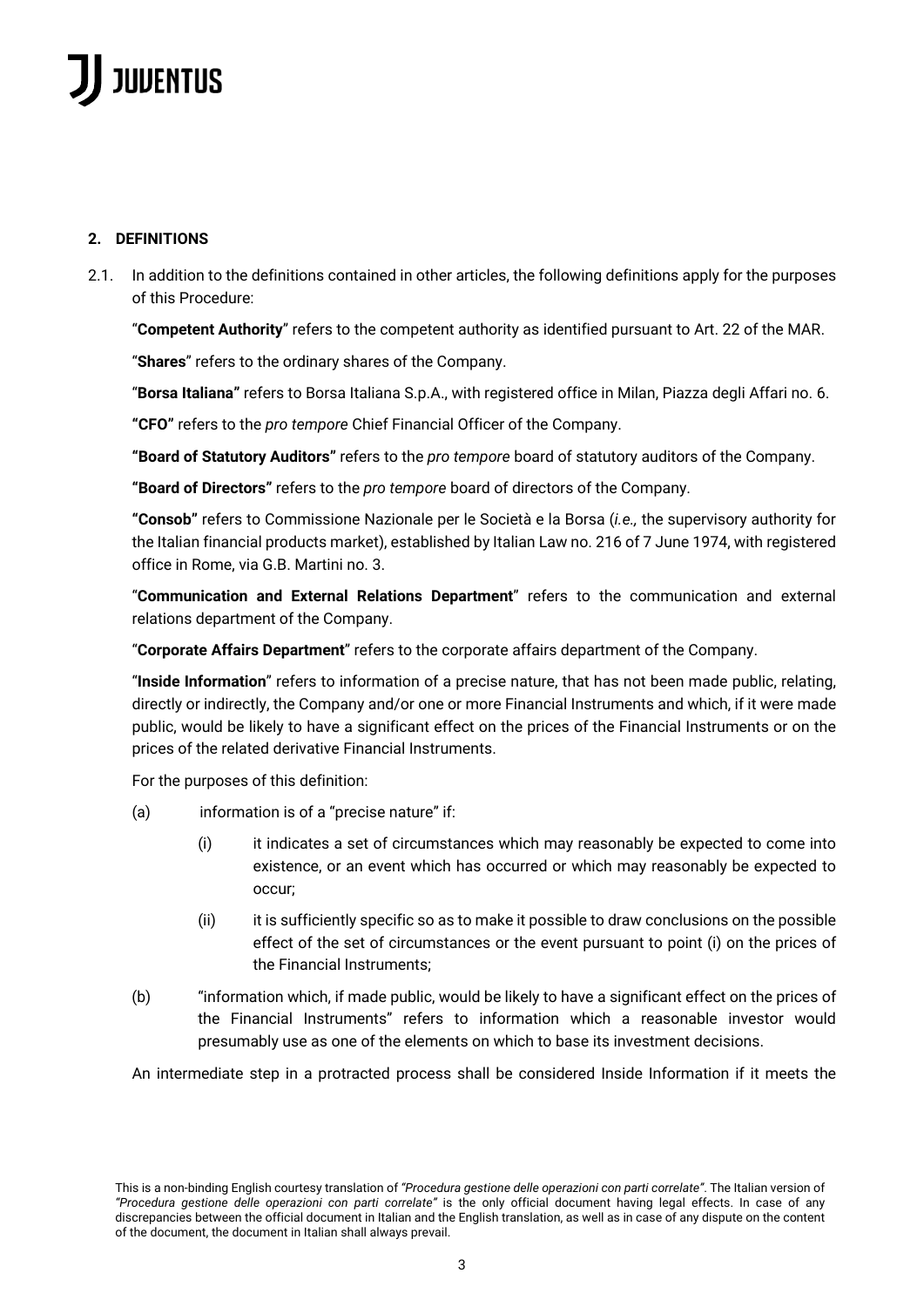criteria set forth in this definition. For example, information relating to an event or a series of circumstances constituting an intermediary phase in a protracted process may regard:

- (a) the status of contractual negotiations;
- (b) contractual conditions provisionally agreed;
- (c) the possibility of placing financial instruments;
- (d) the conditions under which such instruments are sold;
- (e) provisional conditions for the placement of financial instruments;
- (f) the possibility that a financial instrument will be included in an index;
- (g) the exclusion of a financial instrument from an index.

"**Significant Information**" refers to information concerning data, events, projects or circumstances which, in a continuous, repeated and periodic or random, occasional or unpredicted manner, directly regards the Company and may, later on, including quite soon, become Inside Information. A nonexhaustive list of examples of this type of information is provided in Paragraph 7 of this Procedure.

**"Investor Relator"** refers to the investor relator of the Company.

"**Instructions**" refers to the Instructions to the Regulations of the Markets organised and managed by Borsa Italiana S.p.A. as updated and amended over time.

"**MAR**" refers to Regulation (EU) no. 596/2014 of the European Parliament and of the Council of 16 April 2014 on market abuse, as updated and amended over time.

"**MTA**" refers to the Mercato Telematico Azionario organised and managed by Borsa Italiana S.p.A.

**"Chairman**" refers to the *pro tempore* Chairman of the Board of Directors.

"**Market Regulations**" refers to the Regulations of the Markets organised and managed by Borsa Italiana S.p.A. as updated and amended over time.

"**Issuers' Regulation**" refers to the regulation adopted by Consob with resolution no. 11971 of 1999, as updated and amended over time.

#### "**Significant Persons**" refers to:

- (a) members of the Board of Directors and the Board of Statutory Auditors, as well as members of the management and control bodies of the legal entity that exercises control over the Company, as defined pursuant to Art. 93 of the Consolidated Law on Finance;
- (b) the employees of the Company;
- (c) outside the cases pursuant to points (a) and (b), any other person: (i) who works and/or

This is a non-binding English courtesy translation of *"Procedura gestione delle operazioni con parti correlate"*. The Italian version of *"Procedura gestione delle operazioni con parti correlate"* is the only official document having legal effects. In case of any discrepancies between the official document in Italian and the English translation, as well as in case of any dispute on the content of the document, the document in Italian shall always prevail.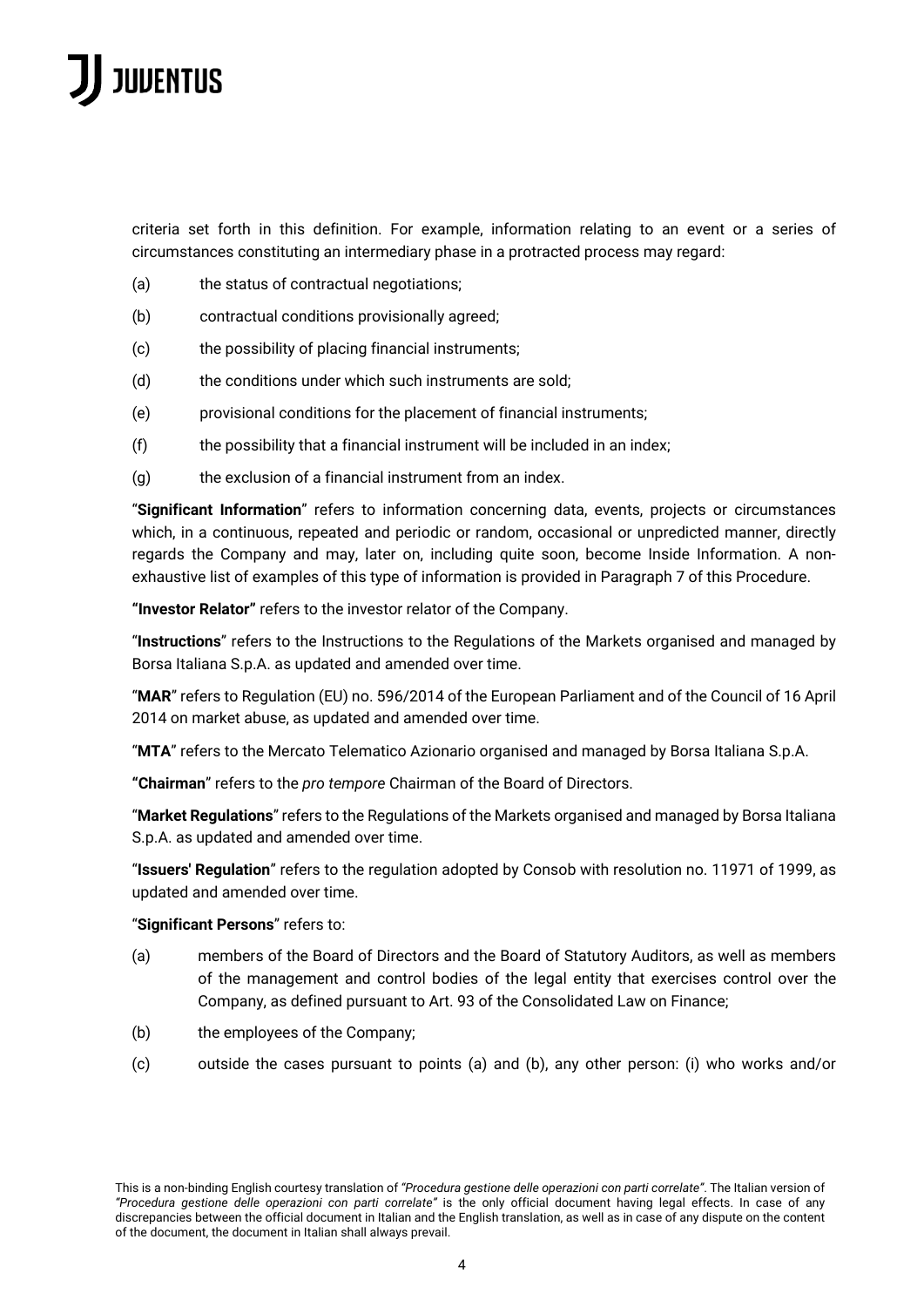provides professional services for the Company; and/or (ii) is vested with the power to carry out transactions in the name and on behalf of the Company, which are significant with reference to the Company's activities;

(d) any person who holds Inside Information and/or Significant Information for circumstances other than those pursuant to points (a), (b) and (c) when such person knows or should know that it is Inside Information and/or Significant Information.

"**Financial Instruments**" refers to the Shares and other financial instruments of the Company admitted to trading on the MTA.

"**Consolidated Law on Finance**" refers to Italian Legislative Decree no. 58 of 24 February 1998 (Consolidated law on finance), as updated and amended over time.

**"Vice Chairman**" refers to the *pro tempore* vice chairman of the Board of Directors.

This is a non-binding English courtesy translation of *"Procedura gestione delle operazioni con parti correlate"*. The Italian version of *"Procedura gestione delle operazioni con parti correlate"* is the only official document having legal effects. In case of any discrepancies between the official document in Italian and the English translation, as well as in case of any dispute on the content of the document, the document in Italian shall always prevail.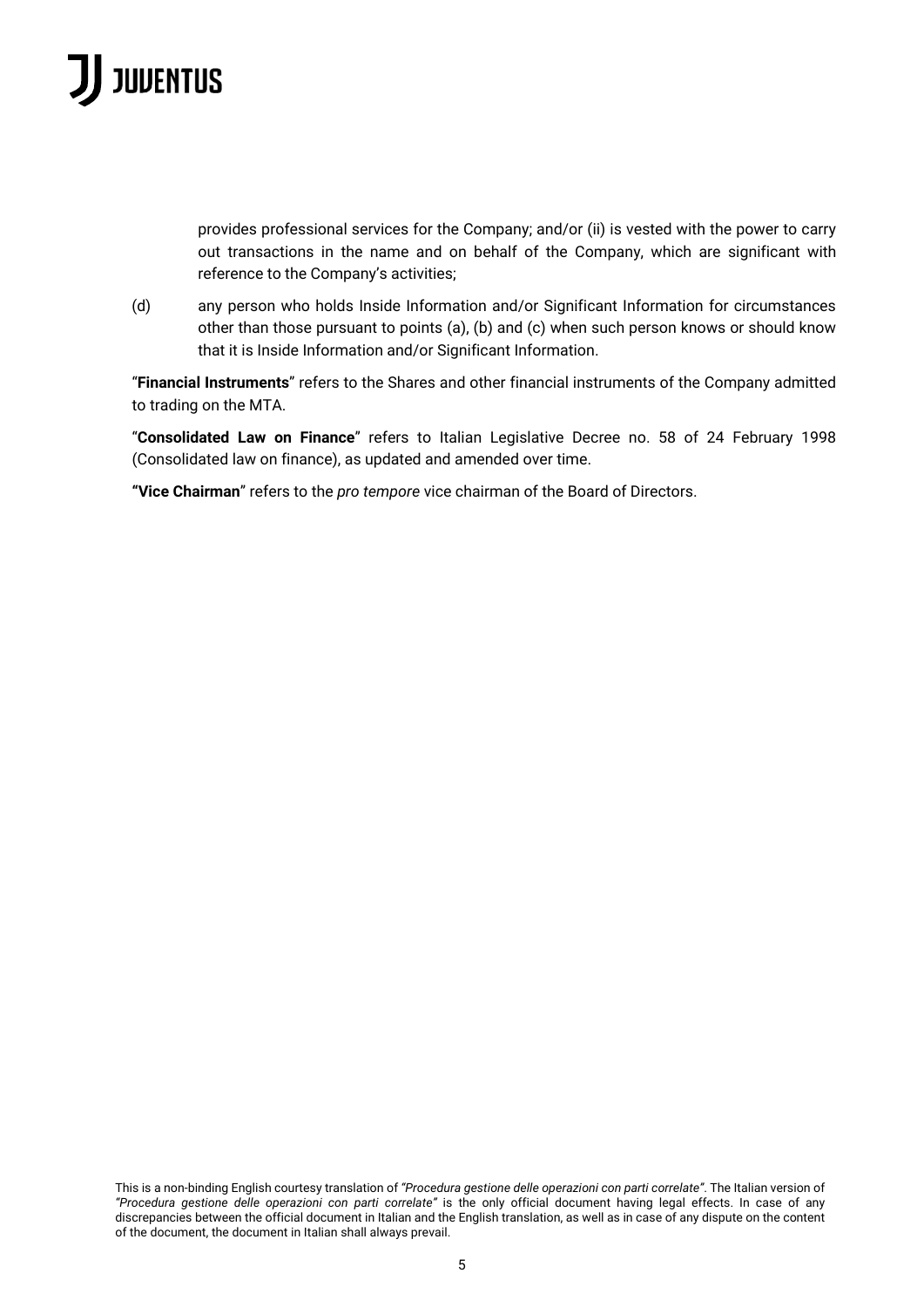### **SECTION I - MANAGEMENT AND COMMUNICATION OF INSIDE INFORMATION**

### **3. SUBJECT**

3.1. In application of Articles 7 and 17 of the MAR, domestic legislative provisions applicable to companies listed on a regulated market set forth by the Consolidated Law on Finance, the Market Regulations and the Instructions, as well as Article 1.C.1 of the Corporate Governance Code drafted by the Corporate Governance Committee of Borsa Italiana, this section of the Procedure ("**Section I**") governs the process of managing Inside Information regarding the Company in order to ensure that its external communication takes place promptly and adequately, in compliance with the principle of transparency.

### **4. ADDRESSEES**

- 4.1. Section I is addressed to Significant Persons and contains provisions relating to the management and processing of Inside Information as well as methods for the external communication of documents and information regarding the Company, particularly with reference to the Inside Information.
- 4.2. Pursuant to Article 17 of the MAR, the Company discloses Inside Information directly regarding the Company to the public as soon as possible, with methods that allow for fast access and complete, correct and timely assessment by the public, in compliance with the principles of fairness, clarity and equal access to Inside Information.

### **5. ASSESSMENT OF THE NATURE OF INFORMATION AND PROCESSING OF INSIDE INFORMATION**

- 5.1. The CFO manages and processes Inside Information concerning the Company and, more generally, is responsible for the application of this Procedure (the "**Inside Information Management Department**" or "**IIMD**"). In performing its duties and functions, the IIMD may receive assistance from the Corporate Affairs Department. Furthermore, in the absence of the CFO, the Corporate Affairs Department takes responsibility for the IIMD's activities.
- 5.2. The managers of the main departments, the members of the Board of Directors and the Board of Statutory Auditors, as well as members of the management and control bodies of the legal entity that exercises control over the Company, as defined pursuant to Art. 93 of the Consolidated Law on Finance, must inform the Corporate Affairs Department without delay of all information regarding the Company that they believe to be Significant Information (including, for example, the facts laid out in Paragraph 7) and of which they become aware due to their work or professional activities, or on the basis of the functions performed. Likewise the Company's employees are required to report information to their manager that they consider to be Inside Information of which they become aware due to their work activities.
- 5.3. In all cases in which they come into possession of Significant Information and/or Inside Information, the Significant Persons are required to:

This is a non-binding English courtesy translation of *"Procedura gestione delle operazioni con parti correlate"*. The Italian version of *"Procedura gestione delle operazioni con parti correlate"* is the only official document having legal effects. In case of any discrepancies between the official document in Italian and the English translation, as well as in case of any dispute on the content of the document, the document in Italian shall always prevail.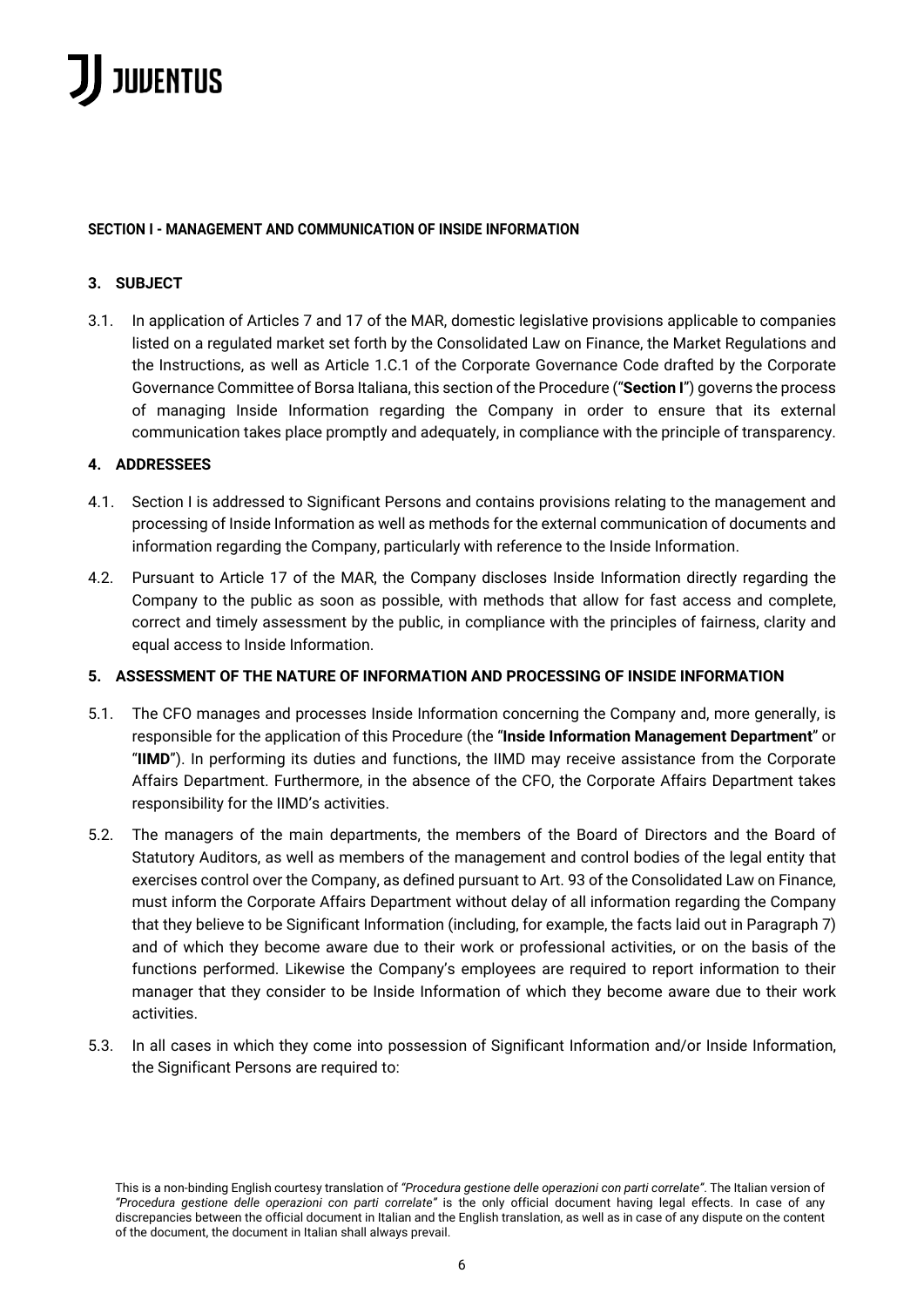- (a) promptly communicate its content to the Corporate Affairs Department;
- (b) thereafter when the Significant Information and/or Inside Information concerns events or operations that occur in stages - periodically inform the Corporate Affairs Department about the progress status, at least once every 7 (seven) days, or with the different frequency required by the nature of the event or the transaction.
- 5.4. The Corporate Affairs Department promptly notifies the IIMD of information received pursuant to this paragraph 5. The assessment of the inside nature of the information and, therefore, the need to proceed with a market disclosure, is performed by the IIMD which, to this purpose, may be assisted by the Corporate Affairs Department.
- 5.5. The IIMD processes Inside Information only through the authorised channels and supervises to ensure that the circulation within the Company of such Inside Information takes place without prejudice to its privileged nature.
- 5.6. The IIMD informs the Board of Directors about the content and methods that it intends to adopt to disclose the information.
- 5.7. The Significant Persons are prohibited from disclosing or communicating such information (either Inside Information or Significant Information) in any manner whatsoever to people other than those to whom this communication is necessary to allow for the exercise of their respective functions within the Company.

### **6. EXCLUSIONS**

- 6.1. With the consent of the IIMD, the Company may communicate the Inside Information on a confidential basis with respect for the provisions of applicable laws and regulations to, for example, the following persons:
	- (a) its own advisors and advisors of any other person involved or who could be involved in the developments or matters in question;
	- (b) the independent auditors engaged to audit the Company's accounts;
	- (c) personswith which the Company is negotiating or intends to negotiate any commercial, financial or investment transaction (including likely subscribers or placement agents of its financial instruments);
	- (d) banks in the context of the lending activity;
	- (e) rating agencies;
	- (f) representatives of employees of the Company or the unions that represent them;
	- (g) any government office, Consob, the Bank of Italy, the Competition Authority, Borsa Italiana and

This is a non-binding English courtesy translation of *"Procedura gestione delle operazioni con parti correlate"*. The Italian version of *"Procedura gestione delle operazioni con parti correlate"* is the only official document having legal effects. In case of any discrepancies between the official document in Italian and the English translation, as well as in case of any dispute on the content of the document, the document in Italian shall always prevail.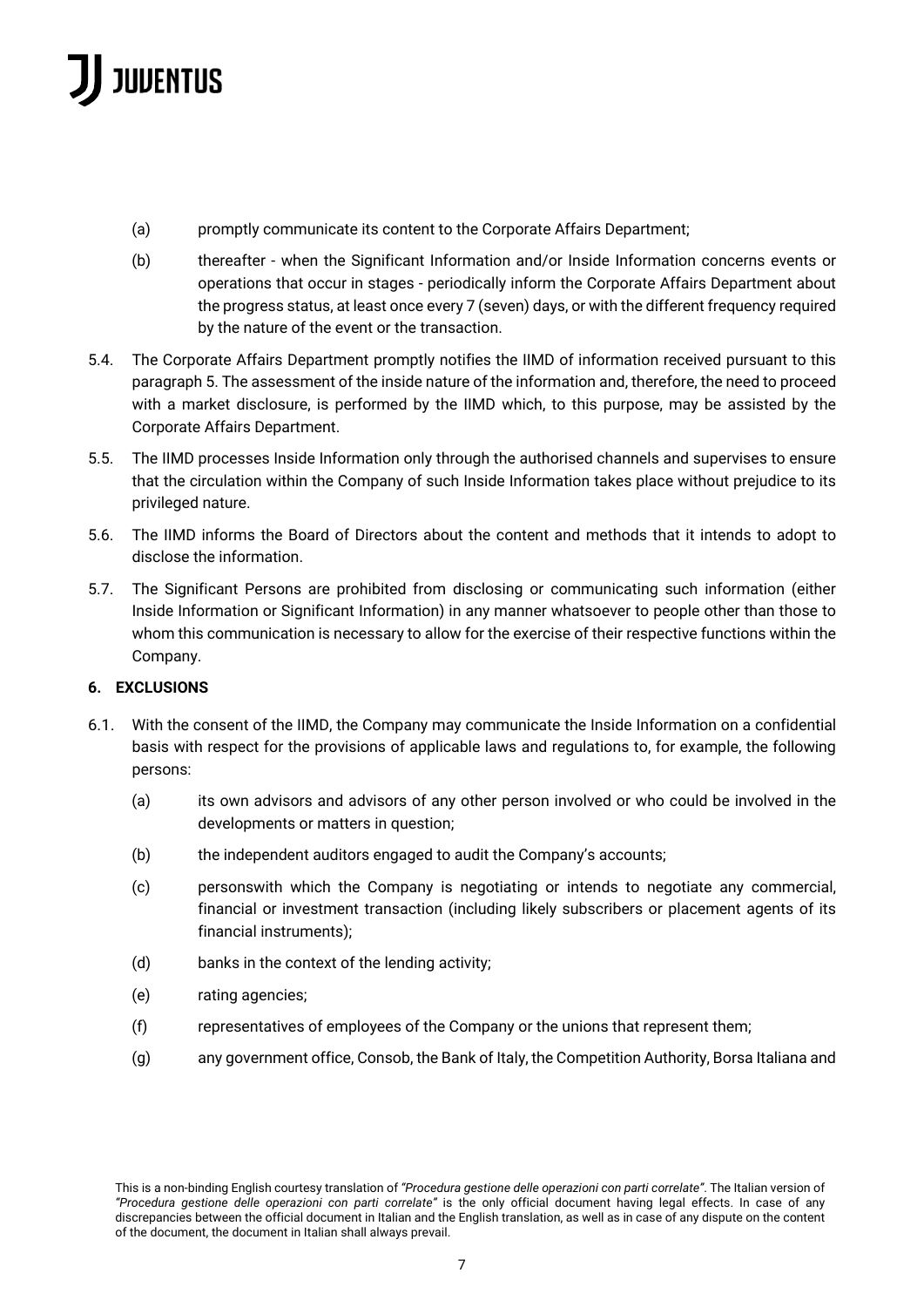any other institutional or regulatory body or authority.

- 6.2. When this information is communicated, the Company obtains from the parties pursuant to letters *(a)*  to *(f)* above a statement in which they declare that they are aware of the circumstance that they cannot trade the Shares on the MTA until the Inside Information, communicated to them on a confidential basis, has been disclosed to the public.
- 6.3. If the IIMD has reason to believe that the confidentiality restriction has been or is likely that will be violated and, in any event, the issue is such so that knowledge of it could likely lead to a substantial change in the price of the Financial Instruments, it must publish this information without delay.

### **7. POSSIBLE EVENTS GENERATING INSIDE INFORMATION**

- 7.1. Below is a non-exhaustive list of certain events that could be deemed a significant event or circumstance pursuant to the Procedure:
	- (a) negotiations regarding the management of players' registration rights;
	- (b) negotiation of sponsorship contracts and significant commercial contracts;
	- (c) ownership structure;
	- (d) composition of the management;
	- (e) management incentive plans;
	- (f) activities of the auditors;
	- (g) share capital transactions;
	- (h) issue of financial instruments;
	- (i) characteristics of the financial instruments issued;
	- (j) acquisitions, mergers, spin-offs and other extraordinary transactions;
	- (k) restructurings and reorganisations;
	- (l) transactions on financial instruments, buy-backs and accelerated book-building;
	- (m) insolvency procedures;
	- (n) legal disputes;
	- (o) revocation of bank credit lines;
	- (p) write-downs and/or revaluations of assets or financial instruments in the portfolio;
	- (q) patents, licences and other intellectual property rights;
	- (r) insolvency of important debtors;

This is a non-binding English courtesy translation of *"Procedura gestione delle operazioni con parti correlate"*. The Italian version of *"Procedura gestione delle operazioni con parti correlate"* is the only official document having legal effects. In case of any discrepancies between the official document in Italian and the English translation, as well as in case of any dispute on the content of the document, the document in Italian shall always prevail.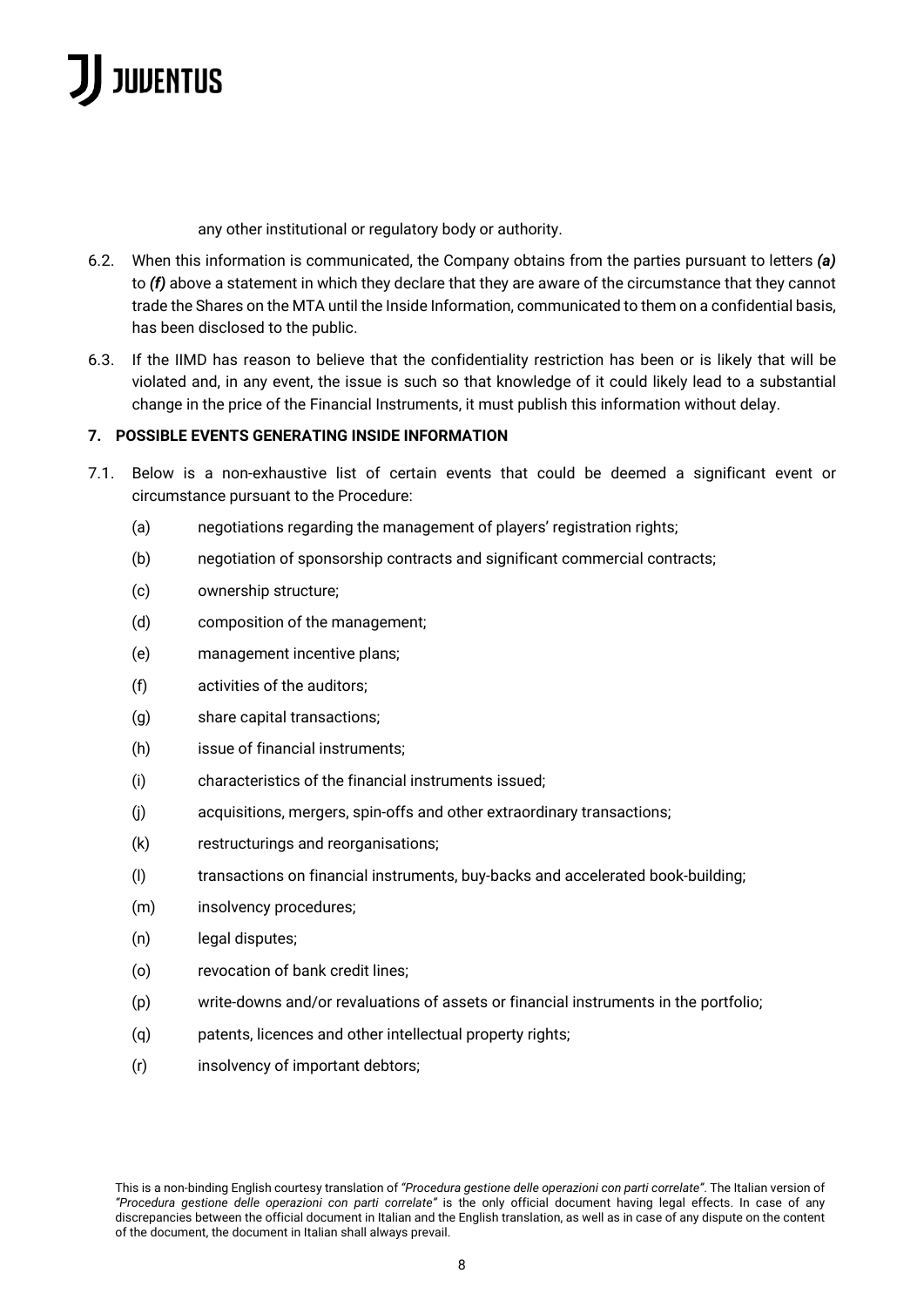- (s) destruction or damage of uninsured assets;
- (t) acquisition or sale of assets;
- (u) results of operations and approval of financial reports (annual or interim), particularly with reference to cases of changes in the expected accounting results for the period (profit warnings and earnings surprises);
- (v) receipt or cancellation of important orders;
- (w) entry into new (or exit from) markets;
- (x) modification of investment plans;
- (y) dividend distribution policy.

### **8. CONFIDENTIALITY IN THE INSIDE INFORMATION FORMATION PHASE**

- 8.1. Each Significant Person is prohibited from:
	- (a) communicating by any means whatsoever the Inside Information of which they become aware, if not indispensable within the normal course of their job, profession or functions; in particular, it is absolutely prohibited for anyone to give interviews to the media or make statements in general containing Inside Information, which has not already been disclosed to the public;
	- (b) directly or indirectly performing, on their own behalf or on behalf of third parties, purchases, sales or any other transaction on financial instruments to which the Inside Information refers;
	- (c) cancelling or modifying, on the basis of the Inside Information, an order concerning a financial instrument to which the information refers when such order has been sent before the person concerned obtained such Inside Information;
	- (d) directly or indirectly performing, in name and/or on behalf of the Company, purchases, sales or any other transaction on financial instruments to which the Inside Information refers;
	- (e) recommending or inducing others, on the basis of the Inside Information, to purchase, sell or perform any other transaction on financial instruments to which the Inside Information refers, on their own behalf or on behalf of third parties;
	- (f) recommending or inducing others, on the basis of the Inside Information, to cancel or modify an order concerning a financial instrument to which the Inside Information refers, on their own behalf or on behalf of third parties.

The prohibitions set forth above also apply to all Significant Information of which the Significant Persons become aware.

8.2. In compliance with the provisions of Paragraph 8.1, the Significant Persons shall enact all measures and precautions to: (i) avoid access and the circulation of the Inside Information and/or the Significant

This is a non-binding English courtesy translation of *"Procedura gestione delle operazioni con parti correlate"*. The Italian version of *"Procedura gestione delle operazioni con parti correlate"* is the only official document having legal effects. In case of any discrepancies between the official document in Italian and the English translation, as well as in case of any dispute on the content of the document, the document in Italian shall always prevail.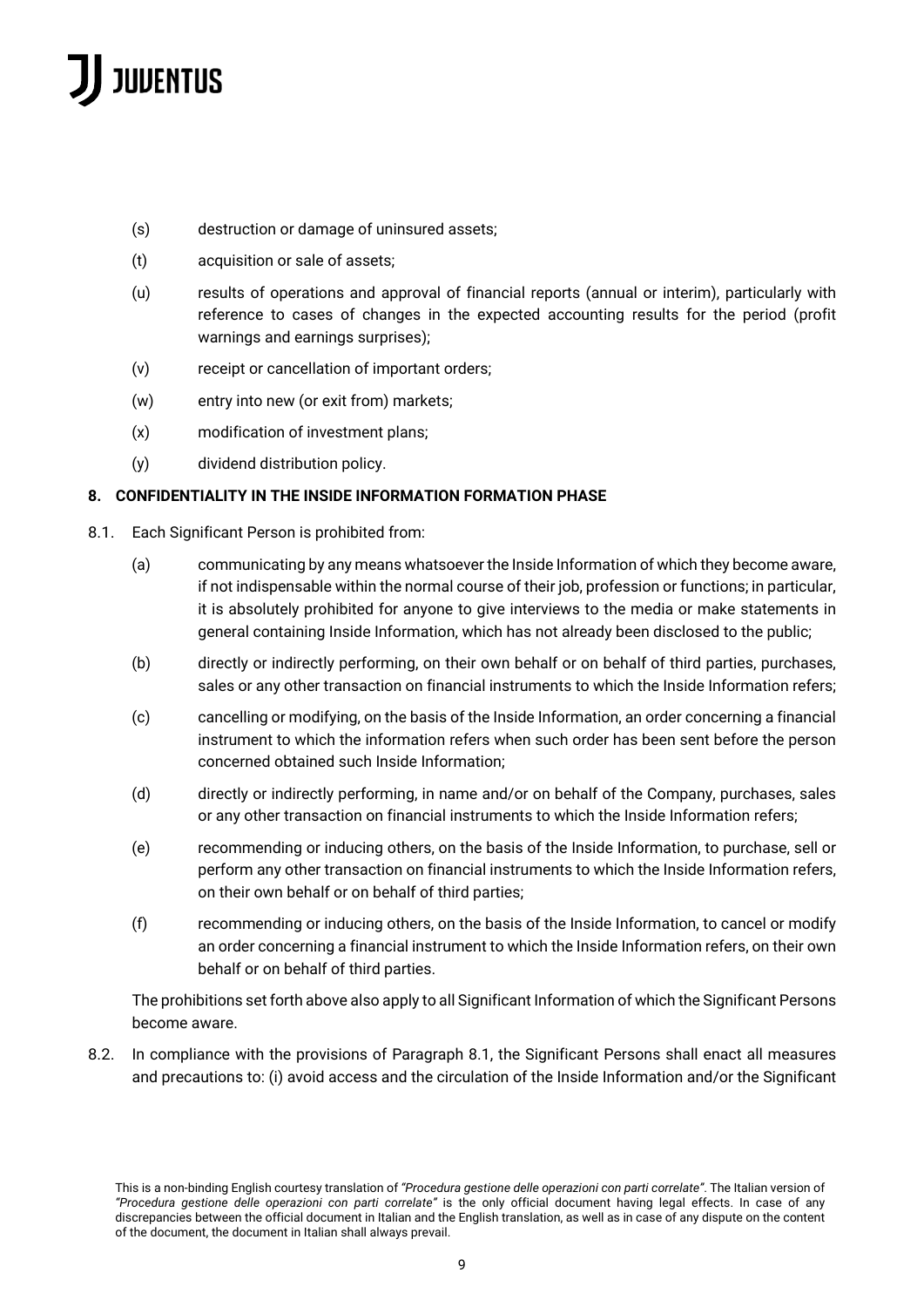Information to unauthorised persons, keeping all documents and information acquired in performing their duties confidential; (ii) use the above-mentioned documents and the above-mentioned information exclusively in performing their duties; (iii) ensure that the opening and distribution of correspondence received through the postal service takes place with respect for criteria of confidentiality.

- 8.3. The Significant Persons that have confidential documents or information are required to store them so as to reduce to a minimum the risks of unauthorised access and processing, by adopting suitable security measures.
- 8.4. Senders of hard copy and/or electronic documents concerning Inside Information must indicate their strictly confidential nature by labelling them as "STRICTLY CONFIDENTIAL".
- 8.5. The Significant Persons are personally responsible for the storage of the confidential documentation that comes into their possession. In the case of the loss of documents relating to Inside Information, the Significant Persons involved shall inform the IIMD and/or the Corporate Affairs Department without delay, specifying the relative conditions and circumstances, so that they may take the appropriate measures, including the publication of a press release.

### **9. EXTERNAL COMMUNICATION OF INFORMATION ABOUT THE COMPANY**

- 9.1. The IIMD, in the name of the Company and through the Investor Relator and the Communication and External Relations Department, each insofar as it is responsible, manages - also possibly by delegating functions for this purpose to the Corporate Affairs Department - all relationships with the media, professional investors, financial analysts and shareholders.
- 9.2. The disclosure to them of information is in any event performed in a complete, timely and adequate manner, avoiding informational asymmetries between investors or the occurrence of situations that may in any event alter Financial Instrument price trends.
- 9.3. All external communications of Inside Information are under the exclusive responsibility of the IIMD which, in agreement with the Investor Relator, determines the subjection to the rules pursuant to Arts. 7 and 17 of the MAR, also of specific information that does not fall within the scope of the communication of Inside Information, providing written communication thereof to the parties concerned.

### **10. COMMUNICATION TO THE PUBLIC OF INSIDE INFORMATION**

- 10.1. The Significant Persons are required not to disclose in any manner whatsoever, either in Italy or abroad, the Inside Information relating to the Company of which they become aware. This confidentiality obligation also includes the information and documents acquired in performing their duties, including the content of discussions held during board meetings.
- 10.2. If information is assessed by the IIMD as Inside Information, the Company shall proceed without delay to communicate it to the public in compliance with applicable legal and/or regulatory provisions, relying on the Investor Relator and in accordance with the methods specified below.

This is a non-binding English courtesy translation of *"Procedura gestione delle operazioni con parti correlate"*. The Italian version of *"Procedura gestione delle operazioni con parti correlate"* is the only official document having legal effects. In case of any discrepancies between the official document in Italian and the English translation, as well as in case of any dispute on the content of the document, the document in Italian shall always prevail.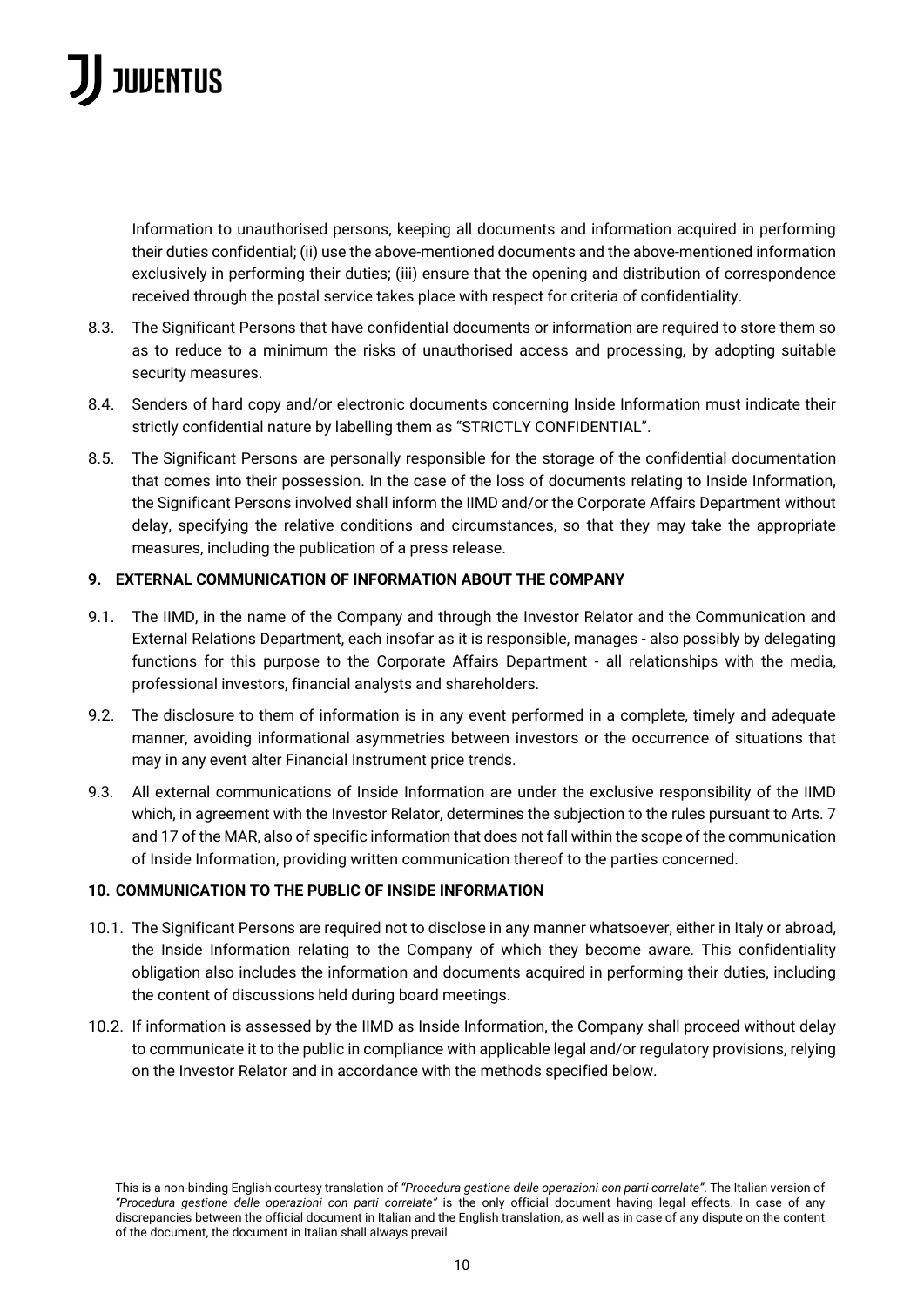- 10.3. With the support of the Investor Relator, the IIMD prepares the communication to the public of the Inside Information.
- 10.4. Before its communication to the public in the open market, the Investor Relator notifies Borsa Italiana by telephone about the distribution of the communication.
- 10.5. Each communication to the public must contain all price sensitive information, should not connect such information with the marketing of the Company's activities and should be disclosed in a complete and timely manner by the Corporate Affairs Department through the SDIR in order to avoid informational asymmetries between the recipients.
- 10.6. The Company publishes and stores on its website for a period of at least five years all Inside Information that it has communicated to the public pursuant to this Paragraph 10.

### **11. DELAYS IN THE COMMUNICATION OF INSIDE INFORMATION**

- 11.1. Under its own responsibility, the Company may delay the communication to the public of Inside Information, provided all of the following conditions are met:
	- (a) immediate communication would likely harm the Company's legitimate interests;
	- (b) a delayed communication would likely not have the effect of misleading the public;
	- (c) the Company is capable of guaranteeing the confidentiality of such information.
- 11.2. In the case of a protracted process, which takes place in stages and is intended to bring about or which entails a particular circumstance or a particular event, the Company may, under its own responsibility, delay the communication to the public of Inside Information regarding that process, without prejudice to the conditions laid out in Paragraph 11.1. above.
- 11.3. The assessment concerning the fulfilment of the conditions set forth to apply the delayed procedure, as well as regarding the need or opportunity to rely on that procedure, is performed by the Corporate Affairs Department in agreement with the company units involved over time in relation to the content of the information. This assessment is submitted for the attention of the IIMD, which decides on the fulfilment of the required conditions and the activation of the procedure pursuant to this Paragraph 11. If the IIMD finds it appropriate or necessary, it may decide to have the Chairman or Vice Chairman perform that assessment.
- 11.4. Once the decision has been taken to delay the communication to the public of Inside Information, the Corporate Affairs Department and the company units concerned:
	- (a) work to ensure that the utmost confidentiality is guaranteed in the processing of the abovementioned information and to make the necessary and prompt registrations in the Insider Register on the basis of the provisions of the relative procedure;
	- (b) constantly monitor the continued fulfilment of the conditions pursuant to Paragraph 11.1

This is a non-binding English courtesy translation of *"Procedura gestione delle operazioni con parti correlate"*. The Italian version of *"Procedura gestione delle operazioni con parti correlate"* is the only official document having legal effects. In case of any discrepancies between the official document in Italian and the English translation, as well as in case of any dispute on the content of the document, the document in Italian shall always prevail.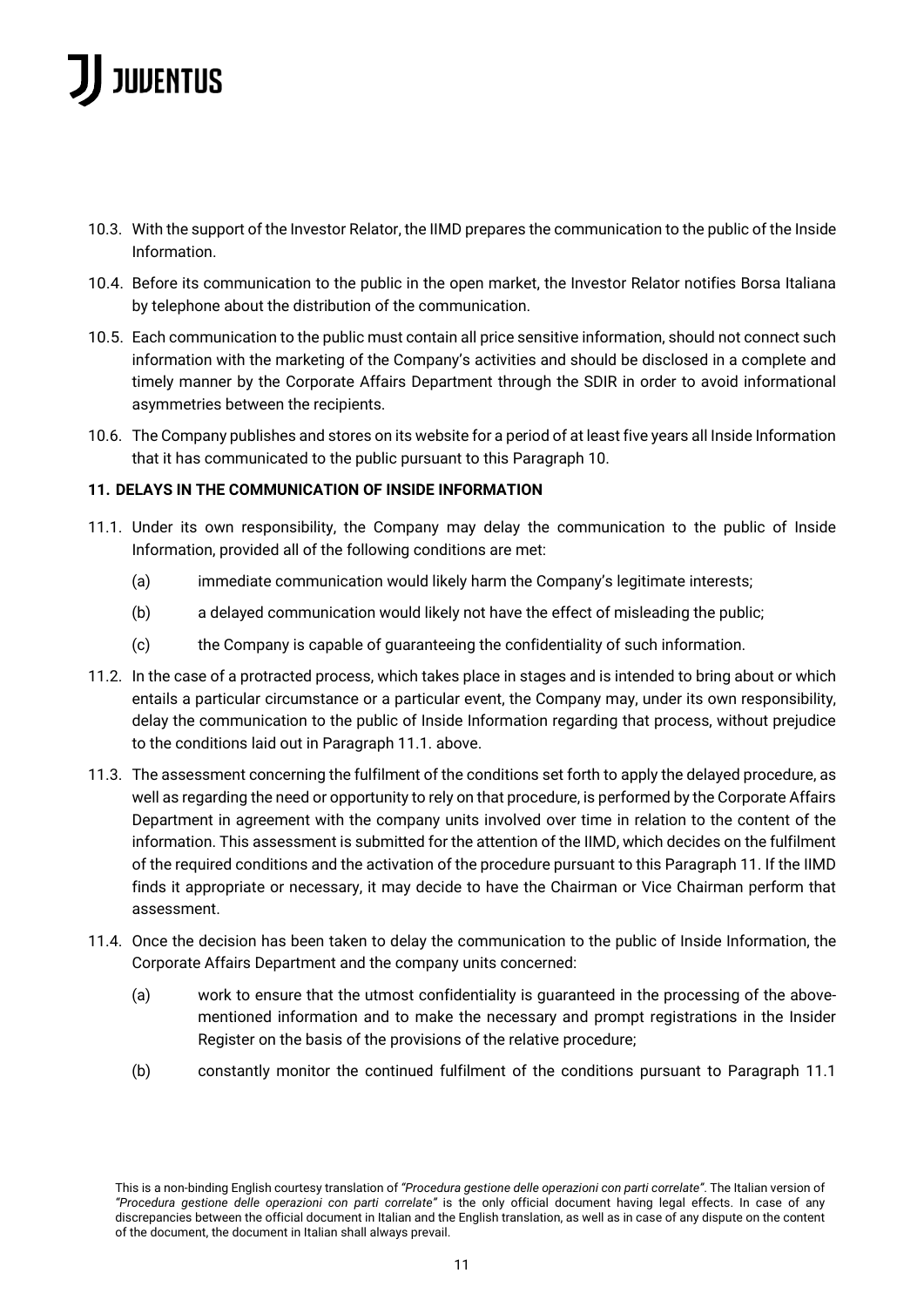

above, which make it possible to delay the communication of Inside Information;

- (c) handle the storage on a durable medium of the information required by the implementing provisions of the MAR (including Implementing Regulation (EU) 2016/1055) and set forth in Annex A-I;
- (d) handle the preparation of a draft press release relating to the Inside Information whose communication to the public was delayed, to ensure that prompt publication of such information is ensured when, during the delay period, the conditions that legitimised it are no longer met.
- 11.5. When the Company has delayed the communication of Inside Information in accordance with Paragraphs 11.1 and/or 11.2, the Company notifies Consob of such delay - according to what is set forth in the implementing provisions of the MAR (including Implementing Regulation (EU) 2016/1055) immediately after the information has been communicated to the public. Such notification must be made by certified email to consob@pec.consob.it, specifying as the recipient "Divisione Mercati" ("Markets Division") and specifying at the beginning of the subject line "MAR Ritardo comunicazione" ("MAR Delayed disclosure").
- 11.6. If the communication of Inside Information is delayed in compliance with Paragraph 11.1.3 and the confidentiality of the Inside Information is no longer guaranteed, the Company shall notify the public of such Inside Information as soon as possible, according to the procedures set forth in Paragraph 10.5 above.

### **12. RUMOURS**

- 12.1. If a rumour refers explicitly to Inside Information the communication of which is delayed pursuant to Paragraph 11 above, the Corporate Affairs Department must assess whether this rumour is sufficiently accurate so as to indicate that the confidentiality of this information is no longer guaranteed.
- 12.2. The assessment pursuant to Paragraph 12.1 above must be submitted for the attention of the IIMD, which will decide on whether it is necessary or appropriate to release a specific disclosure with the procedures pursuant to Paragraph 10 above, in order to guarantee fairness and informational symmetry with respect to the public and prevent it from being misled. If the IIMD finds it appropriate or necessary, it may decide to have the Chairman or Vice Chairman make that decision.
- 12.3. With respect to the obligation to release the Inside Information to the public pursuant to this Paragraph 12, whether the rumour has derived from an organisational problem of the Company is irrelevant.

### **13. VIOLATIONS**

13.1. Pursuant to legislative and regulatory provisions *pro tempore* applicable, failure by the Significant Persons to respect the provisions set forth in the Procedure may entail the violation of the obligations borne by the Company as an issuer of Financial Instruments and, notably, the application of various

This is a non-binding English courtesy translation of *"Procedura gestione delle operazioni con parti correlate"*. The Italian version of *"Procedura gestione delle operazioni con parti correlate"* is the only official document having legal effects. In case of any discrepancies between the official document in Italian and the English translation, as well as in case of any dispute on the content of the document, the document in Italian shall always prevail.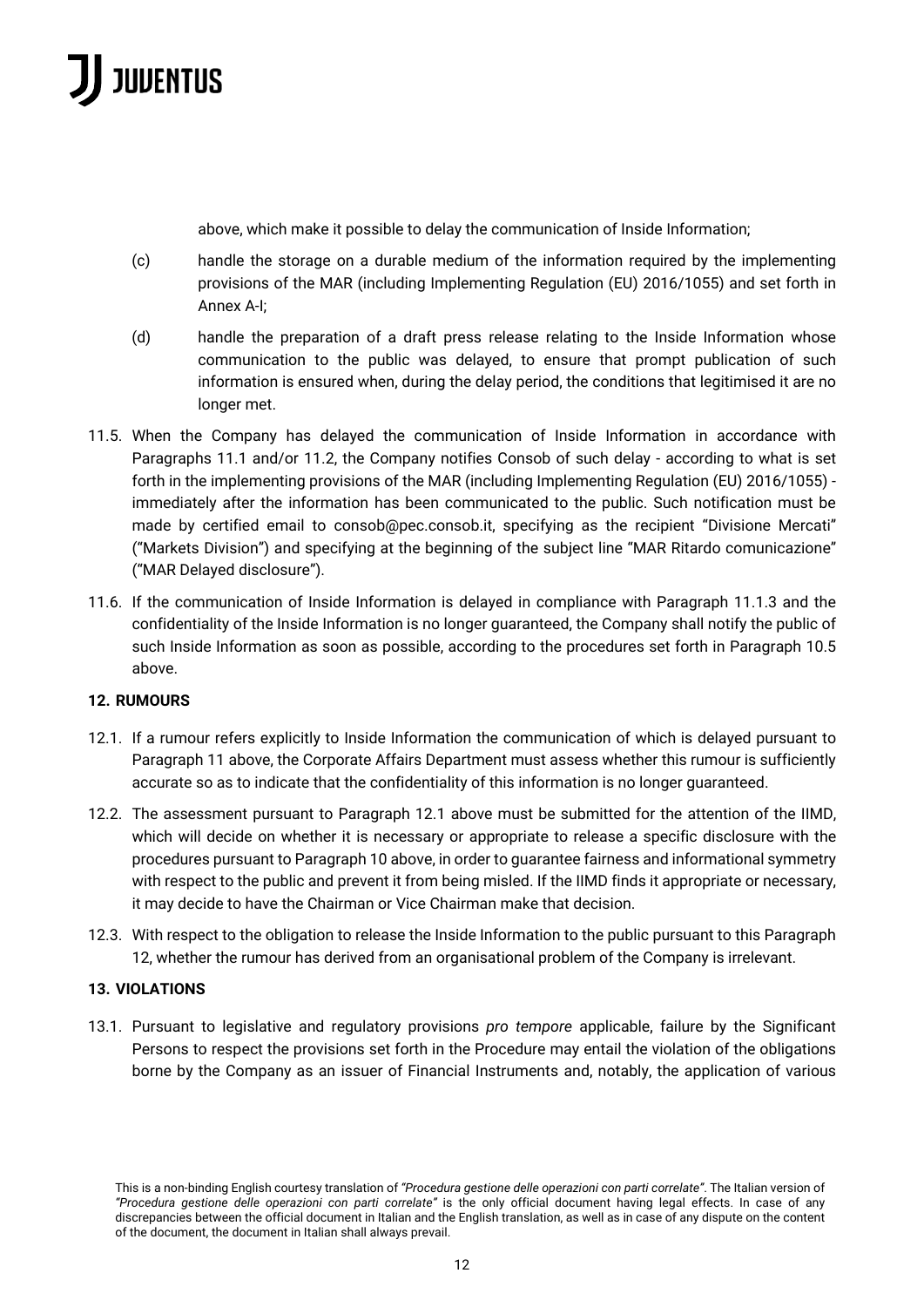

types of penalties against the Company (such as a written notice to precisely comply with the regulations, written reprimand, application of fines, removal of the Shares from trading on the MTA).

- 13.2. When, due to the failure by the Significant Persons to respect the requirements laid out in the Procedure, the Company is accused of violating legal or regulatory provisions, including the Market Regulations and/or the Instructions (each a "Violation"), the Company itself reserves the right to take action against the responsible Significant Persons, to be held harmless and indemnified, to the maximum extent permitted by law, for any cost, expense, charge or liability whatsoever arising from or in any event connected to such Violations, as well as to receive compensation for any and all greater damages.
- 13.3. The Company's Board of Directors is the body responsible for taking the appropriate measures in the case of any infractions of the Procedure.
- 13.4. If the party that has committed a violation of this Procedure:
	- (a) is one of the members of the Board of Directors, the director concerned can no longer participate in the discussions aiming to confirm the existence and extent of the violation, or the adoption of the ensuing measures;
	- (b) is the majority of the members of the Board of Directors, the Board of Statutory Auditors is the body responsible for taking the appropriate measures;
	- (c) is an employee of the Company, the infraction may amount to a disciplinary offence and, in the most serious cases, may result in dismissal.

#### **14. AMENDMENTS AND ADDITIONS**

- 14.1. The provisions of this Procedure shall be updated and/or supplemented by and under the responsibility of the Company's Board of Directors, taking into account any applicable legal and regulatory provisions, as well as application experience and market practice over time on the matter.
- 14.2. If it is necessary to update and/or add to individual provisions of the procedure as a result of amendments of applicable legal or regulatory standards, or specific requests of the supervisory authorities, the Procedure must be amended and/or supplemented by the Board of Directors.
- 14.3. The amendments and/or additions to the provisions shall be disclosed to the Significant Persons with an indication of the date of entry into force of the new or amended provisions.

#### **SECTION II - MANAGEMENT OF THE REGISTER OF PEOPLE WITH ACCESS TO INSIDE AND SIGNIFICANT**

#### **INFORMATION**

#### **15. SUBJECT**

This is a non-binding English courtesy translation of *"Procedura gestione delle operazioni con parti correlate"*. The Italian version of *"Procedura gestione delle operazioni con parti correlate"* is the only official document having legal effects. In case of any discrepancies between the official document in Italian and the English translation, as well as in case of any dispute on the content of the document, the document in Italian shall always prevail.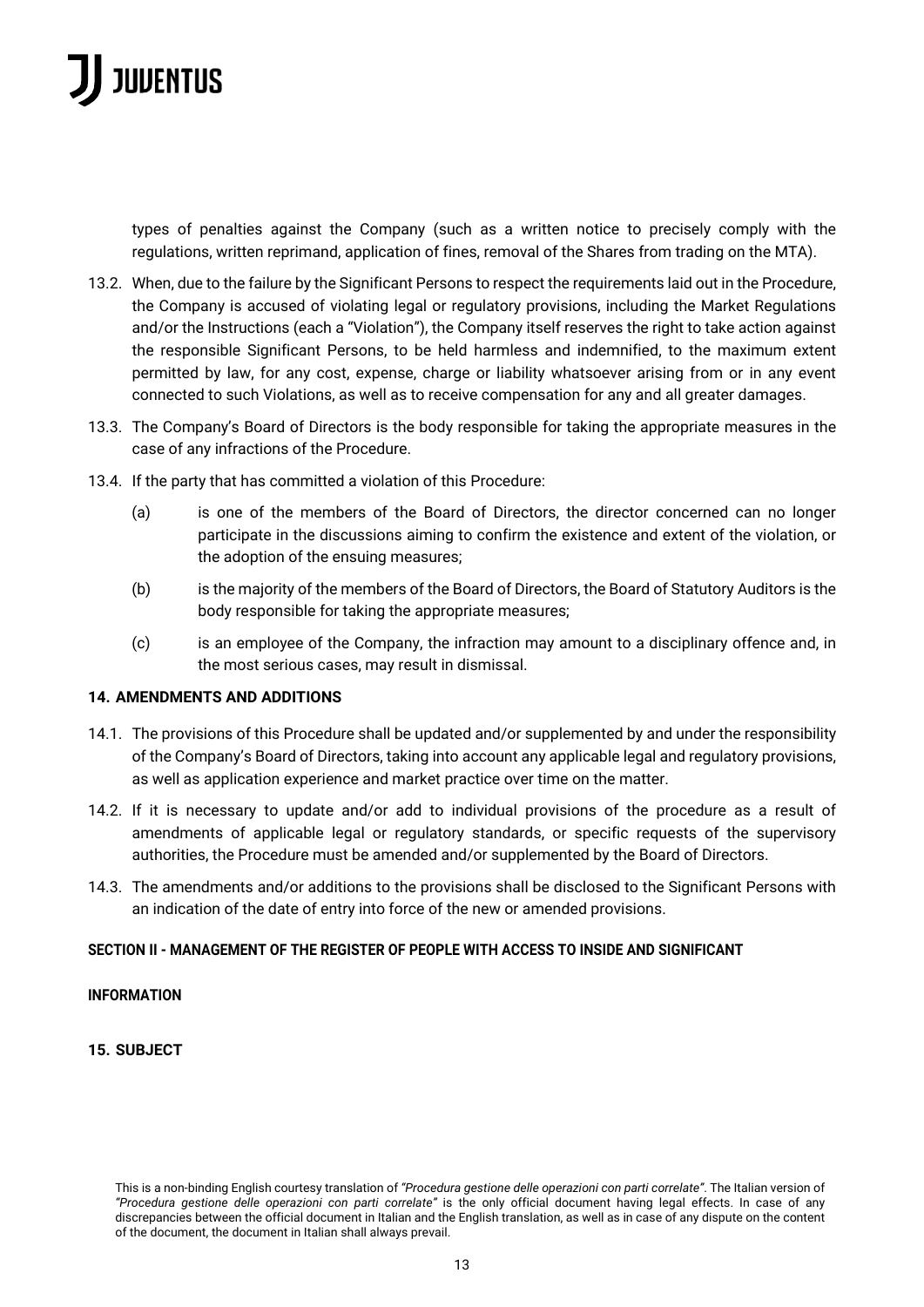15.1. In application of the provisions of Art. 18 of the MAR and the relative implementing provisions (including Implementing Regulation 347/2016/EU of the European Commission), as well as national regulatory provisions applicable to companies listed in a regulated market set forth on the matter by the Consolidated Law on Finance and by the Issuers' Regulation, this section of the Procedure ("**Section II**") governs (i) the management, keeping and updating of the register of persons with access to inside information (the "**Insider Register**") and (ii) the management, keeping and updating of the register of people with access to information which quite soon and/or, in any case, later on may become inside information (the "**SIG Register**" and, along with the Insider Register the "**Registers**").

### **16. NATURAL PERSONS AND LEGAL ENTITIES LISTED IN THE REGISTERS**

16.1. The Insider Register and the SIG Register must contain a list of the Significant Persons with access to Inside Information and/or Significant Information.

#### **17. REGISTERS' STRUCTURE**

#### Insider Register

- 17.1. The Insider Register is broken down into distinct sections, one for each Inside Information.
- 17.2. A new section must be added to the list every time a new Inside Information is identified (each a "**Specific Section**").
- 17.3. Each Specific Section must specify:
	- (a) the date and time of creation of the section of the list or the moment at which the Inside Information was identified;
	- (b) the date and time of the most recent update;
	- (c) the date of transmission to the Competent Authority, if applicable;
	- (d) the name, surname and surname at birth (if different) of the Significant Person;
	- (e) the work telephone number of the Significant Person;
	- (f) the name and address of the Company;
	- (g) the function and reason for access to Inside Information;
	- (h) the date and time at which the Significant Person obtained access to Inside Information;
	- (i) the date and time at which the Significant Person stopped having access to Inside Information;
	- (j) the date of birth of the Significant Person;
	- (k) the tax code of the Significant Person;
	- (l) the personal telephone numbers (home and personal mobile phone) of the Significant Person;

This is a non-binding English courtesy translation of *"Procedura gestione delle operazioni con parti correlate"*. The Italian version of *"Procedura gestione delle operazioni con parti correlate"* is the only official document having legal effects. In case of any discrepancies between the official document in Italian and the English translation, as well as in case of any dispute on the content of the document, the document in Italian shall always prevail.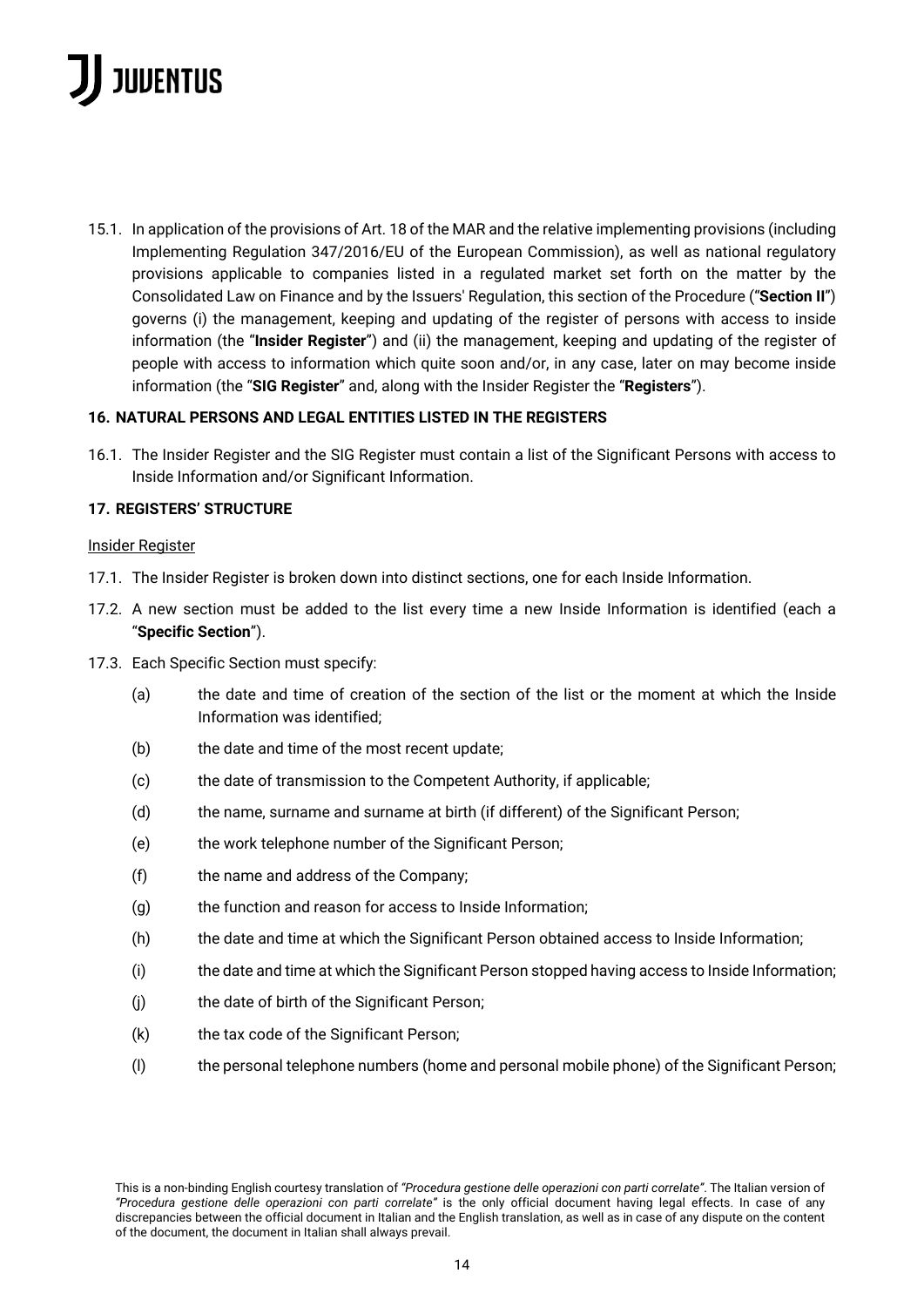- (m) the complete personal address (street, number, town, post code, country) of the Significant Person.
- 17.4. Without prejudice to the foregoing, the Company may add an additional section to the list indicating the data of the people who always have access to all Inside Information ("**Permanent Section**") who, once added to that section, will never need to be included in the other sections. The Permanent Section must specify:
	- (a) the date and time of creation of the section of the list or the moment at which the inside information was identified;
	- (b) the date and time of the most recent update;
	- (c) the date of transmission to the Competent Authority, if applicable;
	- (d) the name, surname and surname at birth (if different) of the Significant Person;
	- (e) the work telephone number of the Significant Person;
	- (f) the name and address of the Company of the Significant Person;
	- (g) the function and reason for access to Inside Information on a permanent basis;
	- (h) the date and time at which the Significant Person was added to the section of people with permanent access;
	- (i) the date of birth of the Significant Person;
	- (j) the tax code of the Significant Person;
	- (k) the personal telephone number of the Significant Person;
	- (l) the complete personal address (street, number, town, post code, country) of the Significant Person.

### SIG Register

- 17.5. The SIG Register is broken down into distinct sections for each Significant Information on the basis of criteria analogous to those identified for the Insider Register with reference to the various Inside Information. Therefore, the Company shall add a new section to the SIG Register every time a new Significant Information is identified.
- 17.6. Without prejudice to the storage of the information required in the Insider Register, with regard to the Significant Persons, it will not be necessary to specify in the sections of the SIG Register: (i) the date of birth; (ii) the national identification number; (iii) the complete personal address; and (iv) the personal and work telephone numbers.

### **18. REGISTERS' MANAGEMENT PROCEDURES**

This is a non-binding English courtesy translation of *"Procedura gestione delle operazioni con parti correlate"*. The Italian version of *"Procedura gestione delle operazioni con parti correlate"* is the only official document having legal effects. In case of any discrepancies between the official document in Italian and the English translation, as well as in case of any dispute on the content of the document, the document in Italian shall always prevail.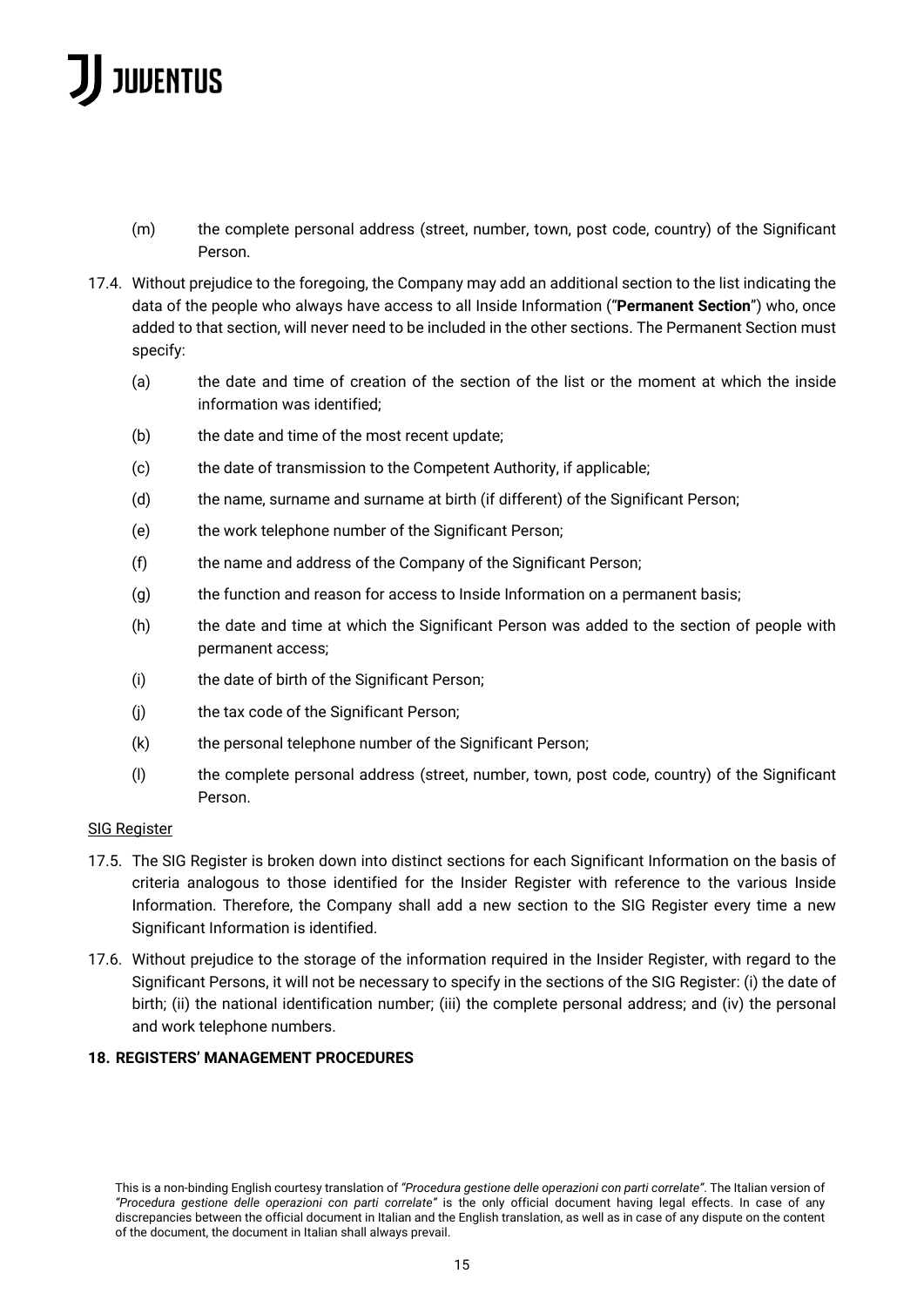- 18.1. The Registers must be kept in electronic form and consist of a system accessible via internet/intranet protected by adequate security systems and access filters and access credentials.
- 18.2. The Registers must guarantee:
	- (a) the confidentiality of the information they contain, ensuring that access to the list is limited to the Manager (as defined herein) or any other persons - expressly authorised by the Manager acting in its name or on its behalf and which must access it due to the nature of their function or position within the Company;
	- (b) the accuracy of the information set forth in the list; as well as
	- (c) access to and the ability to keep track of the previous versions of the list.
- 18.3. The Registers are kept by the Corporate Affairs Department (the "**Manager**"). In addition to the functions identified in other parts of the Procedure, the Manager handles the criteria and procedures to be adopted for keeping, managing and searching the information contained in the Registers, in order to ensure easy access to it as well as its management, consultation, extraction and printing.

### **19. UPDATING, STORAGE AND TRANSMISSION OF REGISTER DATA**

- 19.1. The Registers must be updated in a timely manner without delay by the Manager, adding the date and time of the relevant update, when:
	- (a) the reason why the person was included in the Insider Register and/or the SIG Register (depending on the case) changes, including when the person needs to be transferred from one section to another of the Register;
	- (b) a new person needs to be included in one of the Registers as he or she now has access to Inside Information and/or Significant Information (depending on the case);
	- (c) a person listed in the Registers no longer has access to Inside Information and/or Significant Information (depending on the case), specifying the date as of which such access has stopped.
- 19.2. The lists relating to the Significant Persons included in the Registers are stored by the Company for five years after the circumstances that resulted in their registration or updating no longer apply.
- 19.3. The Manager transmits the Registers to the Competent Authority as soon as possible if it so requests.

### **20. DISCLOSURE TO PERSONS LISTED IN THE REGISTER**

- 20.1. The Manager shall send without delay to the Significant Person, immediately after registration in the Insider Register and/or the SIG Register (depending on the case):
	- (a) a communication, in the form pursuant to  $\Delta n$  A-II, whereby the Manager notifies the person of: (i) his or her registration in the Insider Register; (ii) the legal and regulatory obligations

This is a non-binding English courtesy translation of *"Procedura gestione delle operazioni con parti correlate"*. The Italian version of *"Procedura gestione delle operazioni con parti correlate"* is the only official document having legal effects. In case of any discrepancies between the official document in Italian and the English translation, as well as in case of any dispute on the content of the document, the document in Italian shall always prevail.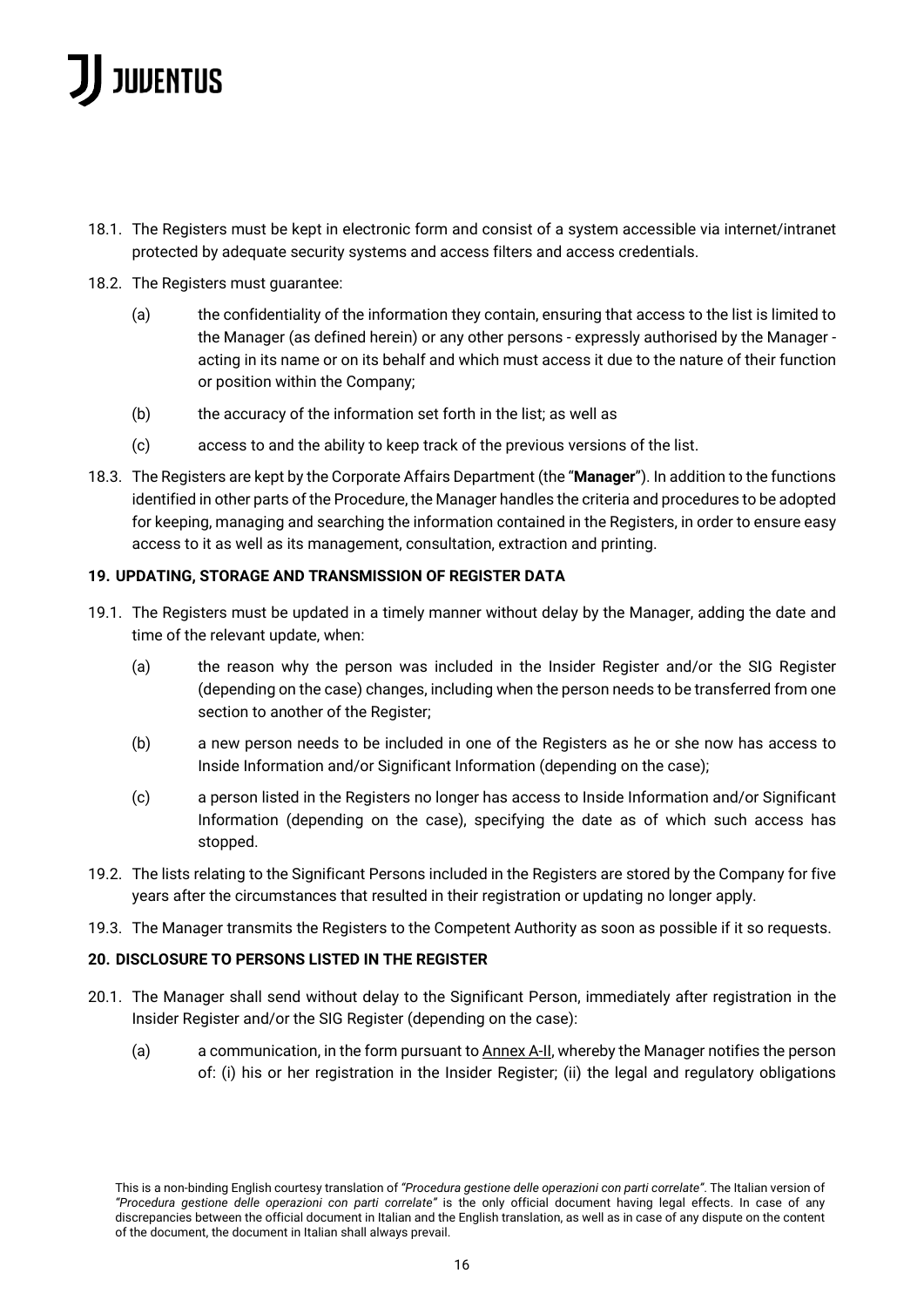deriving from access to Inside Information; and (iii) the penalties applicable in the case of the commitment of offences of abuse of Inside Information and market manipulation and in the case of the unauthorised disclosure of Inside Information;

- (b) a communication, in the form pursuant to Annex B-II, whereby the Manager notifies the person of: (i) his or her registration in the SIG Register; and (ii) the confidentiality obligations deriving from access to Significant Information.
- 20.2. The disclosure is provided in writing, by email or registered mail or hand delivery.
- 20.3. The Manager also notifies the Significant Persons already listed in the Registers of any updates that regard them as well, with a written communication sent via email or certified email or registered mail or hand delivery, and also notifies them if they are removed from the Registers, with a communication also sent via email or certified email or registered mail or hand delivery.
- 20.4. The Manager stores a copy of the communications sent on a durable medium to guarantee proof and traceability of the fulfilment of informational obligations.
- 20.5. The Manager delivers to the Significant Persons who so request a hard copy of their information contained in the Registers.

### **21. COMMUNICATIONS OF THE PERSONS TO THE MANAGER**

- 21.1. Each Significant Person is required to:
	- (a) return a copy of this Procedure, signed to acknowledge receipt, for acceptance of its content;
	- (b) comply with the provisions set forth herein.

### **22. PROCESSING OF PERSONAL DATA**

- 22.1. For the purposes of the Procedure, the Company shall be required to process specific personal data of the Significant Persons. Therefore, the Significant Persons are required to express their consent to the processing of their personal data by the Company or by its data processors and/or designated persons in charge of processing, pursuant to and in accordance with the terms of Regulation (EU) 2016/679 as amended, after having been made aware of the following:
	- (a) the purposes and methods of data processing;
	- (b) the compulsory nature of provision of their data;
	- (c) the subjects, or categories of subjects, to which the data may be disclosed and the scope of disclosure of such data;
	- (d) the rights pursuant to Arts. 15, 16, 17, 18, 20 and 21 of Regulation (EU) 2016/679;
	- (e) the name and surname, company name or designation and domicile, residence and registered

This is a non-binding English courtesy translation of *"Procedura gestione delle operazioni con parti correlate"*. The Italian version of *"Procedura gestione delle operazioni con parti correlate"* is the only official document having legal effects. In case of any discrepancies between the official document in Italian and the English translation, as well as in case of any dispute on the content of the document, the document in Italian shall always prevail.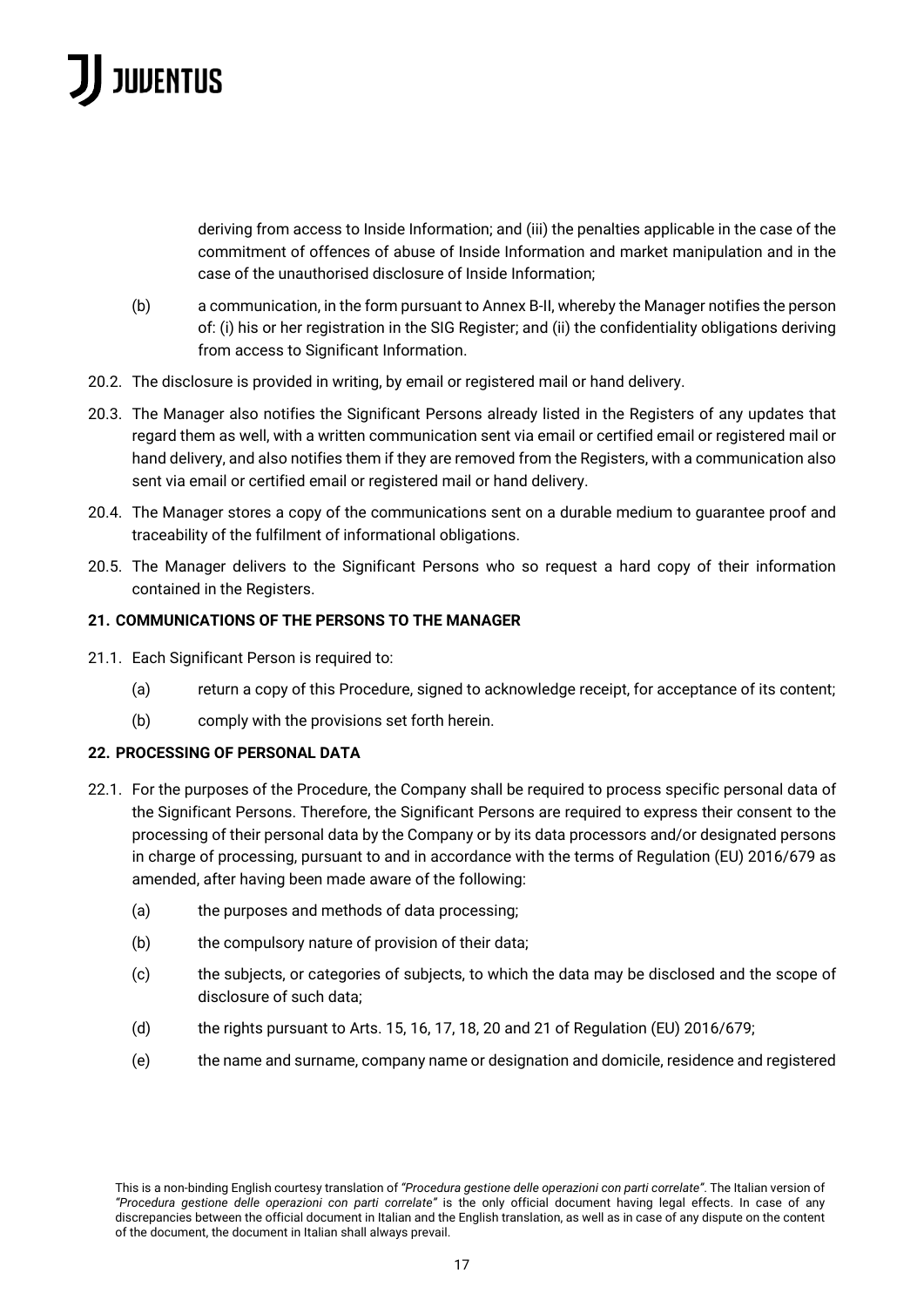office of the data controller as well as the data protection officer:

- (f) Data Controller: Juventus Football Club S.p.A.
- (g) Data Protection Officer: Marco Re, Chief Financial Officer.
- 22.2. Consent is deemed validly expressed pursuant to and for the purposes of Regulation (EU) 2016/679 with the delivery of the acceptance letter pursuant to Annexes A-II and/or B-II (depending on the case).

### **23. FINAL PROVISIONS**

- 23.1. The Manager is responsible for handling the updating of the Procedure in light of regulatory developments on the Registers and the other regulatory provisions applicable from time to time and application experience, submitting to the Board of Directors proposals for amendments and/or additions to the Procedure deemed necessary or appropriate.
- 23.2. The Manager shall notify the Significant Persons in writing without delay of the amendments and/or additions to the Procedure pursuant to this Paragraph 23 and obtain acceptance of the new content of the Procedure in the forms and with the procedures specified in Paragraph 20 above.

This is a non-binding English courtesy translation of *"Procedura gestione delle operazioni con parti correlate"*. The Italian version of *"Procedura gestione delle operazioni con parti correlate"* is the only official document having legal effects. In case of any discrepancies between the official document in Italian and the English translation, as well as in case of any dispute on the content of the document, the document in Italian shall always prevail.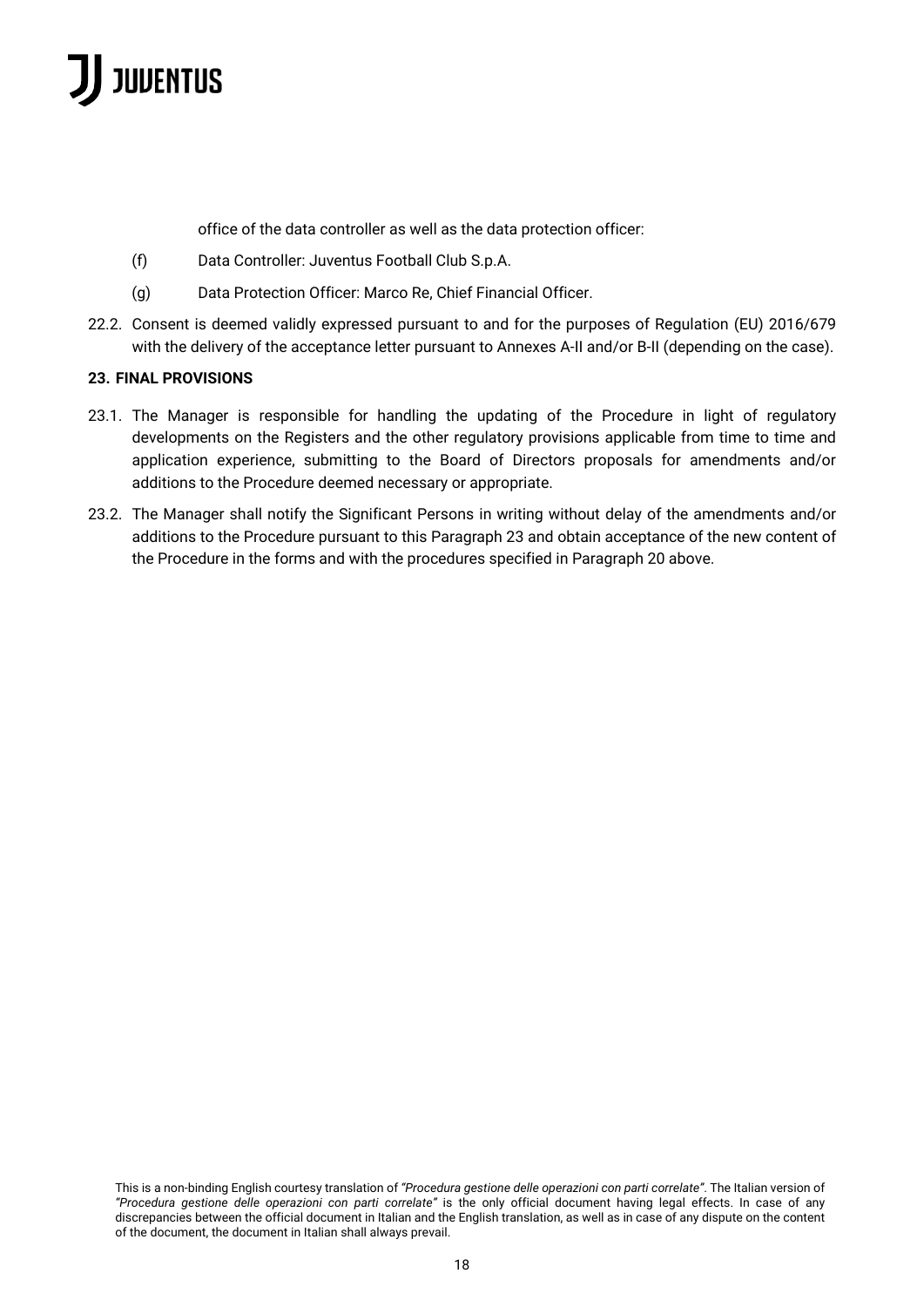#### **ANNEX A-I**

#### **Information to be stored by the Company if the delay procedure is activated**

If the Company has applied the delay procedure pursuant to Paragraph 11 of the Procedure, the IIMD and the company units concerned shall store on a durable medium the following information:

- (a) date and time:
	- of the first existence of the Inside Information;
	- when the decision to delay the disclosure of the Inside Information was taken;
	- when the disclosure of Inside Information will be likely disclosed;
- (b) identity of the people:
	- who took the decision to delay the disclosure and who established the moment at which the delay period started and it is likely to end;
	- responsible for continuously monitoring the conditions that make it possible to delay the communication;
	- responsible for taking the decision to disclose the public of the Inside Information at the end of the delay or during the delay;
	- responsible for notifying Consob of the information required concerning the delay and of the explanation in writing;
- (c) proof of the initial fulfilment of the conditions established for the delay pursuant to Article 17, paragraph 4, of the MAR and any amendment taking place during the delay period, including:
	- barriers to protect the information, set up both inside and externally to prevent access to the Inside Information by people other than those at the Company who need to access it in the normal course of their professional activities or their job;
	- methods put into place to disclose the Inside Information as soon as possible if its confidentiality is no longer guaranteed.

This is a non-binding English courtesy translation of *"Procedura gestione delle operazioni con parti correlate"*. The Italian version of *"Procedura gestione delle operazioni con parti correlate"* is the only official document having legal effects. In case of any discrepancies between the official document in Italian and the English translation, as well as in case of any dispute on the content of the document, the document in Italian shall always prevail.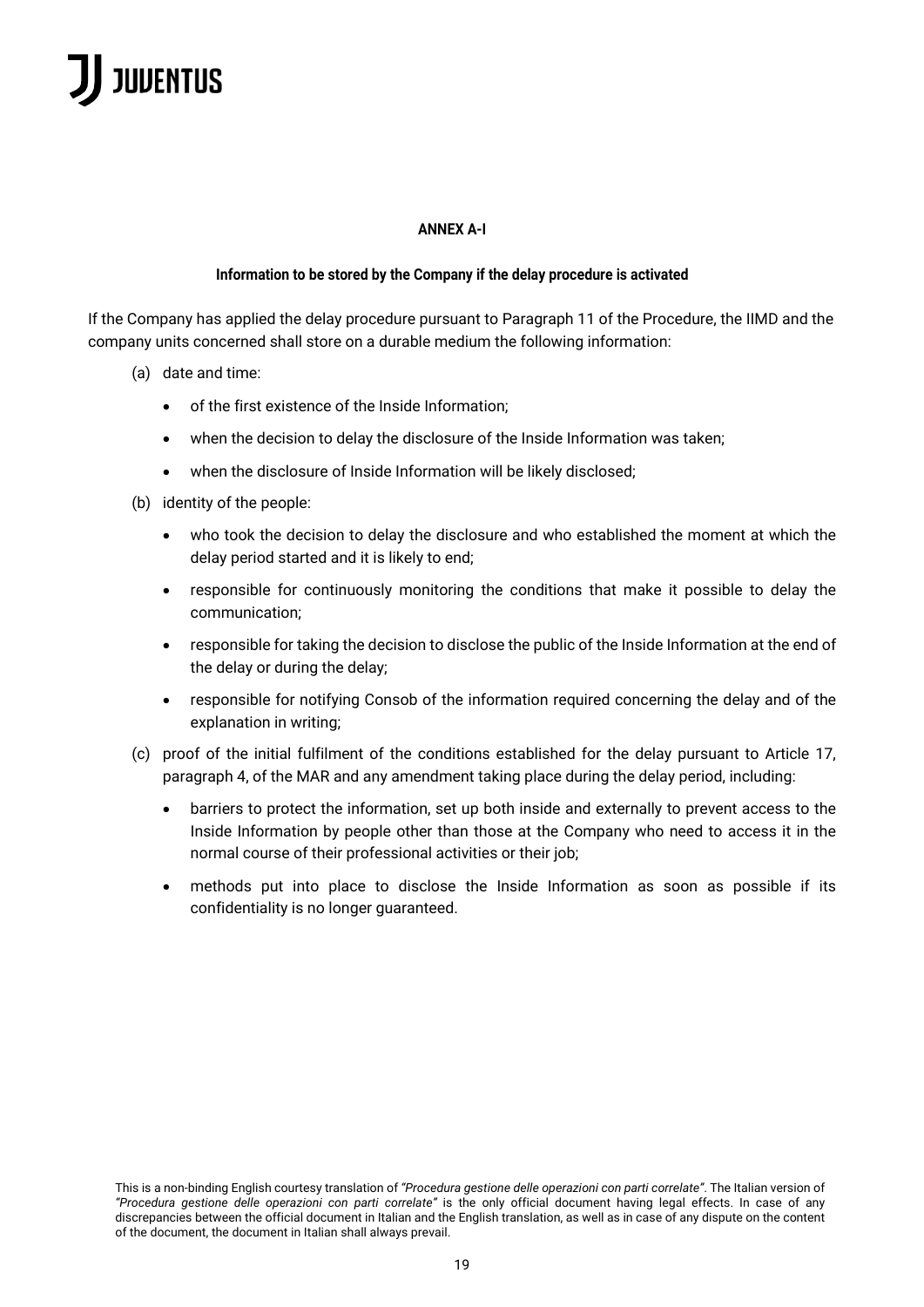

#### **ANNEX A-II - ACCEPTANCE LETTER**

### *Form 1*

### **Notification of registration in the Insider Register and disclosure on the processing of the personal data of concerned subjects**

Turin,  $\frac{1}{\sqrt{2}}$ 

Dear \_\_\_\_\_\_\_,

We hereby inform you that you that your name has been recorded in the Register ("**Insider Register**") of people who have access to the inside information of Juventus F.C. S.p.A. ("**Juventus**" or the "**Company**") for the following reason:

 $\lceil \bullet \rceil$ 

on:  $[\bullet]/[\bullet]/[\bullet]$  at:  $[\bullet]$ 

Please note that, with reference to the inside information you possess, it (i) shall be used only for the reasons strictly necessary and sufficient to fulfil the duties assigned and for the time strictly necessary and promptly archived as soon as the specific need for which such inside information was acquired no longer applies; (ii) shall be processed in compliance with the internal Procedure "*Procedure relating to the management and communication of inside and significant information and the management of the register of people with access to inside and significant information of Juventus Football Club S.p.A.*" available on the website of the Company at www.juventus.com; (iii) shall be stored with procedures suitable to prevent unauthorised third parties from becoming aware of the inside information as well as prevent access by parties other than those who need it for the performance of their respective functions and activities.

Please recall that it is prohibited pursuant to the above-mentioned Procedure to communicate to others the confidential information, including the inside information, with any means if this is not required within the normal course of their job, profession or function and the information recipients are bound by a confidentiality obligation.

If you disclose the information to third parties (even if already listed in the Insider Register for other reasons), even involuntarily, you must immediately inform the Corporate Affairs Department, represented by Elisabetta Cravero, the Manager of the Juventus Insider Register.

For any information or clarification and for any communication from you to Juventus, in particular if there are changes and/or additions to your personal data reported below, please write to:

Juventus Football Club S.p.A. c/o Corporate Affairs Department Via Druento no. 175, 10151 Turin Tel.: 011 6563487 Email: elisabetta.cravero@juventus.com

Lastly, please recall that, in the event of the unauthorised disclosure or use of inside information, the criminal and administrative penalties set forth by regulations in force shall apply, in any case without prejudice to the possibility for Juventus to seek compensation for any damages deriving from the violation of the abovementioned obligations.

\* \* \*

Please note that the personal data required for registration in the Insider Register and for the relative updates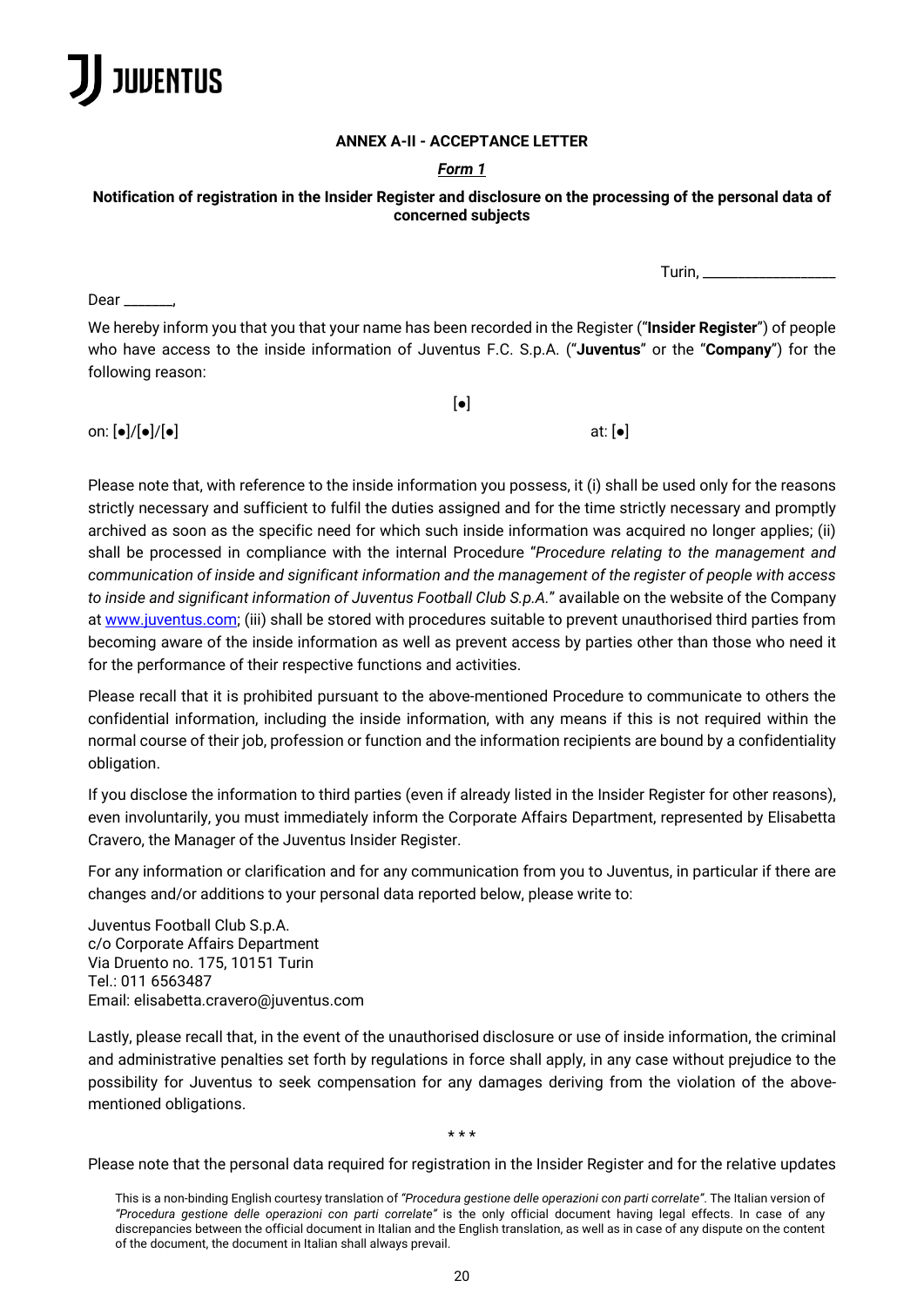shall be processed and stored by Juventus Football Club S.p.A. with the assistance of electronic media, in compliance with the provisions of the Privacy Regulations (i.e., national privacy law, European Regulation 2016/679 - GDPR - on the protection of natural persons with regard to the processing of personal data and on the free movement of such data, and repealing Directive 95/46/EC, and the Measures of the Personal Data Protection Authority) in order to meet obligations deriving from regulations in force relating to market abuse and the processing of Inside Information and for the period required by the above-mentioned regulations.

Such data processing is required to meet a legal obligation of the Data Controller, pursuant to Art. 6, paragraph 1, lett. c) of the GDPR. The communication of the personal data requested is therefore compulsory; the personal data obtained as well as those processed shall not be disclosed or distributed outside of the cases permitted by law. If they are not provided, this could expose you and/or the Company to possible penalties pursuant to regulations in force and/or the Procedure. Please also note that the internal Data Protection Officer is the Chief Financial Officer, with domicile for this purpose at the registered office of the Company in Turin, via Druento no. 175. Lastly, the Data Controller for the data in question is Juventus Football Club S.p.A. with registered office in Turin, Via Druento no. 175.

At any moment, you may exercise the rights afforded to you by applicable regulations, including those of: a) accessing your personal data, obtaining evidence of the purposes pursued by the Data Controller, the categories of data involved, the recipients to which they may be disclosed, the applicable storage period, the existence of automated decision-making processes; b) having any inaccurate data regarding you rectified without delay; c) having your data erased, in the applicable cases; d) having the processing restricted or objecting to it, when possible; e) requesting the portability of the data you have provided to the Data Controller, that is, receiving them in a structured, commonly used machine-readable format, including to transmit such data to another data controller, without any impediment by the Data Controller.

You may also lodge a complaint with the Personal Data Protection Authority pursuant to Art. 77 of the GDPR. To exercise these rights, you may contact the Data Controller to the following email address: privacy@juventus.com.

\* \* \*

Do not hesitate to contact us if you require any further information. Kind regards,

The Manager of the Insider Register

\_\_\_\_\_\_\_\_\_\_\_\_\_\_\_\_\_\_\_\_\_

(●)

\* \* \*

Personal information to be completed by the recipient:

| Date of birth                                      |  |
|----------------------------------------------------|--|
| Tax code                                           |  |
| Work telephone numbers (land-line and mobile)      |  |
| telephone numbers (home and<br>Personal<br>mobile) |  |

This is a non-binding English courtesy translation of *"Procedura gestione delle operazioni con parti correlate"*. The Italian version of *"Procedura gestione delle operazioni con parti correlate"* is the only official document having legal effects. In case of any discrepancies between the official document in Italian and the English translation, as well as in case of any dispute on the content of the document, the document in Italian shall always prevail.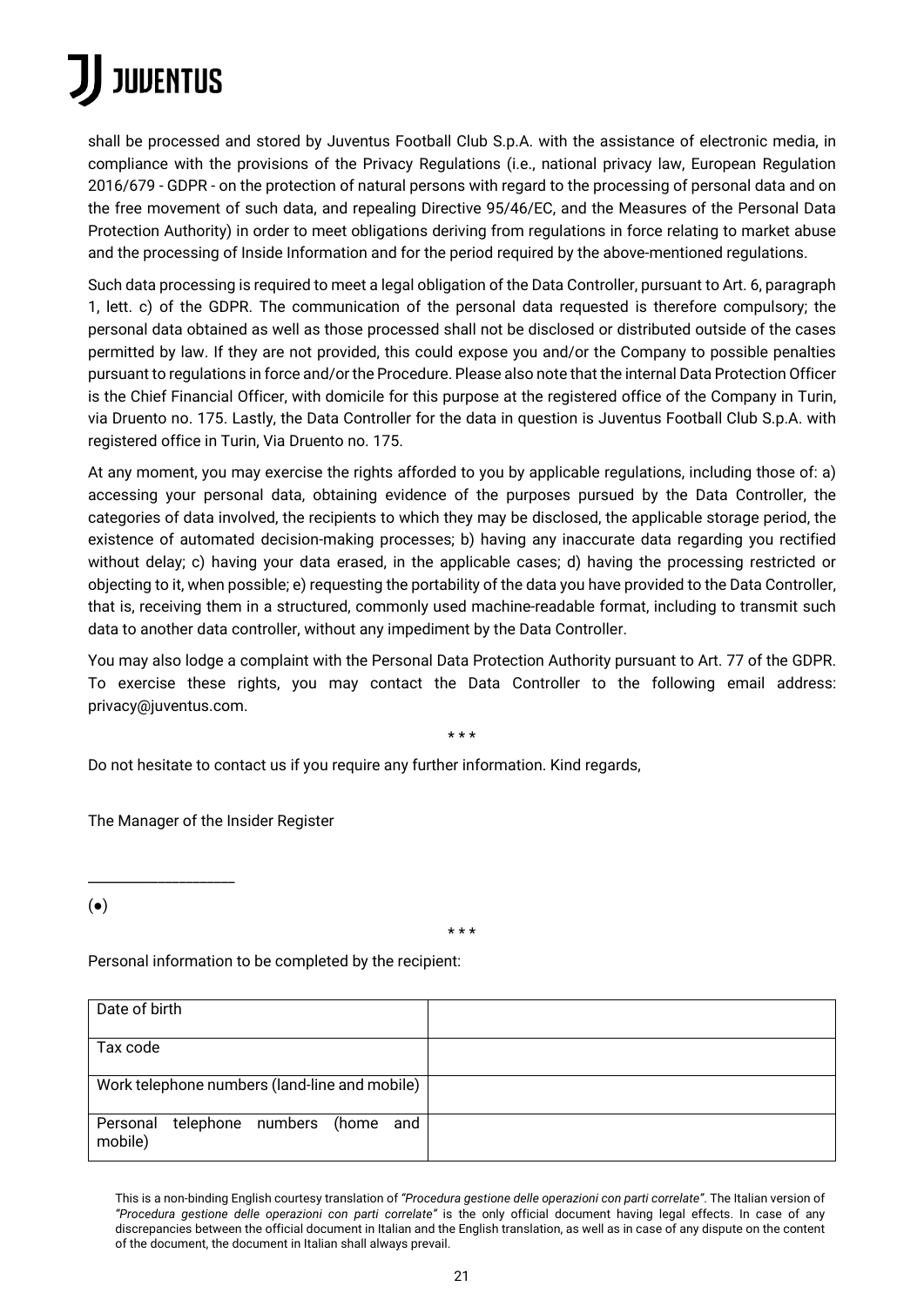

| Personal address (street, number, post code,<br>city, country) |  |
|----------------------------------------------------------------|--|
| Email address                                                  |  |

For acknowledgement and acceptance of the content of this communication.

Dated,  $\frac{1}{2}$ 

**Signature** 

\_\_\_\_\_\_\_\_\_\_\_\_\_\_\_\_\_

**Please send a copy of this communication, signed for acknowledgement and acceptance, to Juventus Football Club S.p.A. via email to the following address: registroinsiders@juventus.com.**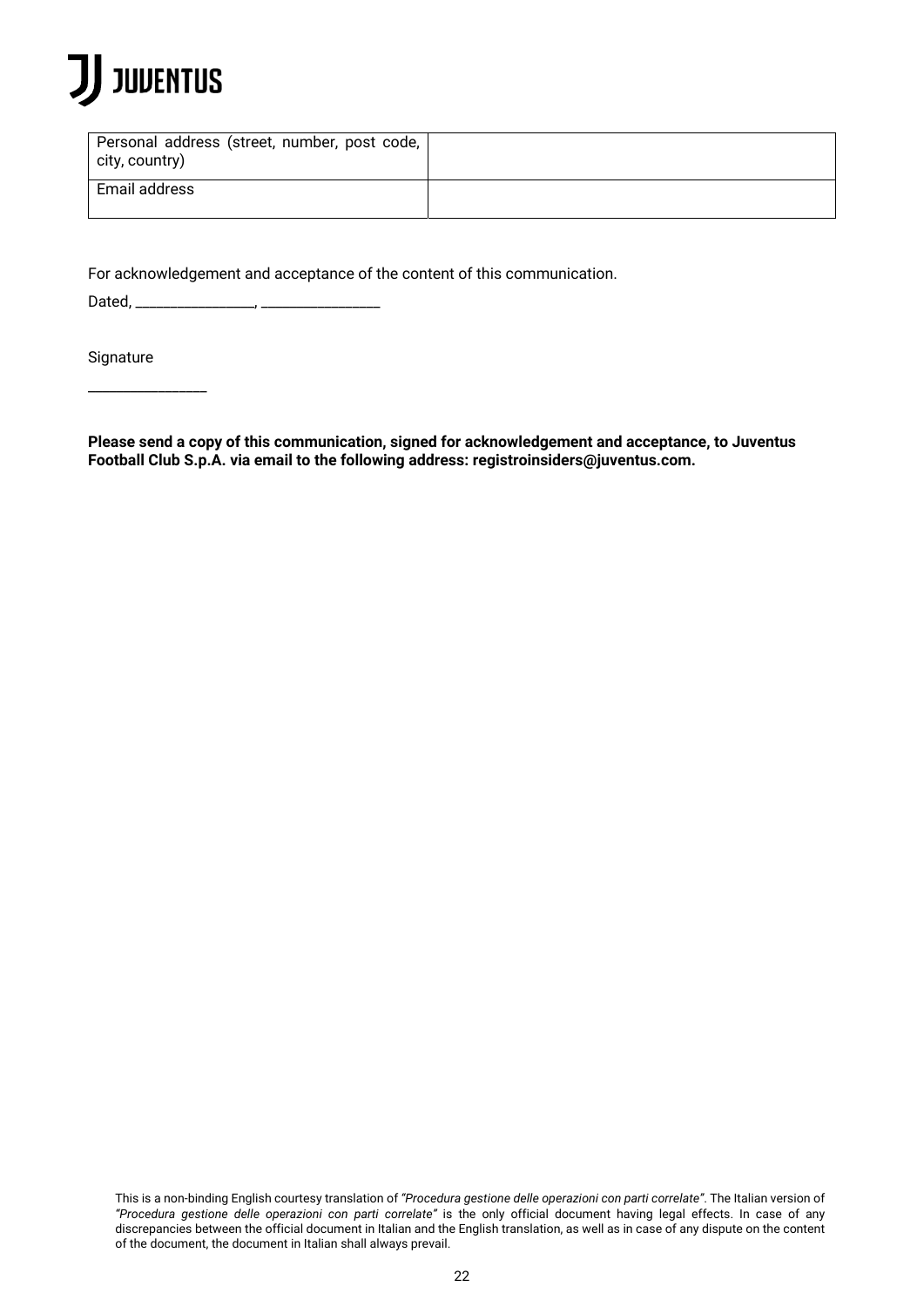Dear \_\_\_\_\_\_\_\_,

### *Form 2*

### **Update of Insider Register data**

 $Turin_{i-1}$ 

On \_\_\_\_\_\_\_\_\_\_\_\_\_ at [●] the reason for your registration in the Register of persons with access to inside information (the "**Insider Register**") was updated. We take this opportunity to remind you that for the disclosure of inside information about the Company, the persons with access to such information must follow the rules set forth in the Procedure, available on the Company's website at www.juventus.com. Please also recall that failure to observe the provisions relating to corporate disclosures amounts to criminal and administrative offences identified as abuse of inside information and market manipulation and may give rise to situations entailing the Company's administrative liability. If the Company incurs administrative fines pursuant to regulations in force due to the violation of provisions on corporate disclosures resulting from the failure to observe the principles laid out in the Procedure, the Company shall also act to recover the amounts paid for the penalties from those responsible for such violations.

Any imposition of criminal and administrative penalties shall be reported in writing to the party responsible as well as the Board of Directors. Furthermore, the failure to observe such provisions may entail the application of disciplinary penalties against Company employees.

\* \* \*

Do not hesitate to contact us if you require any further information. Kind regards,

The Manager of the Insider Register

\_\_\_\_\_\_\_\_\_\_\_\_\_\_\_\_\_\_\_\_\_

For acknowledgement and acceptance of the content of this communication.

Dated, \_\_\_\_\_\_\_\_\_\_\_\_\_\_\_\_\_, \_\_\_\_\_\_\_\_\_\_\_\_\_\_\_\_\_

**Signature** 

\_\_\_\_\_\_\_\_\_\_\_\_\_\_\_\_\_\_

(●)

**Please send a copy of this communication, signed for acknowledgement and acceptance, to Juventus Football Club S.p.A. via email to the following address: registroinsiders@juventus.com.**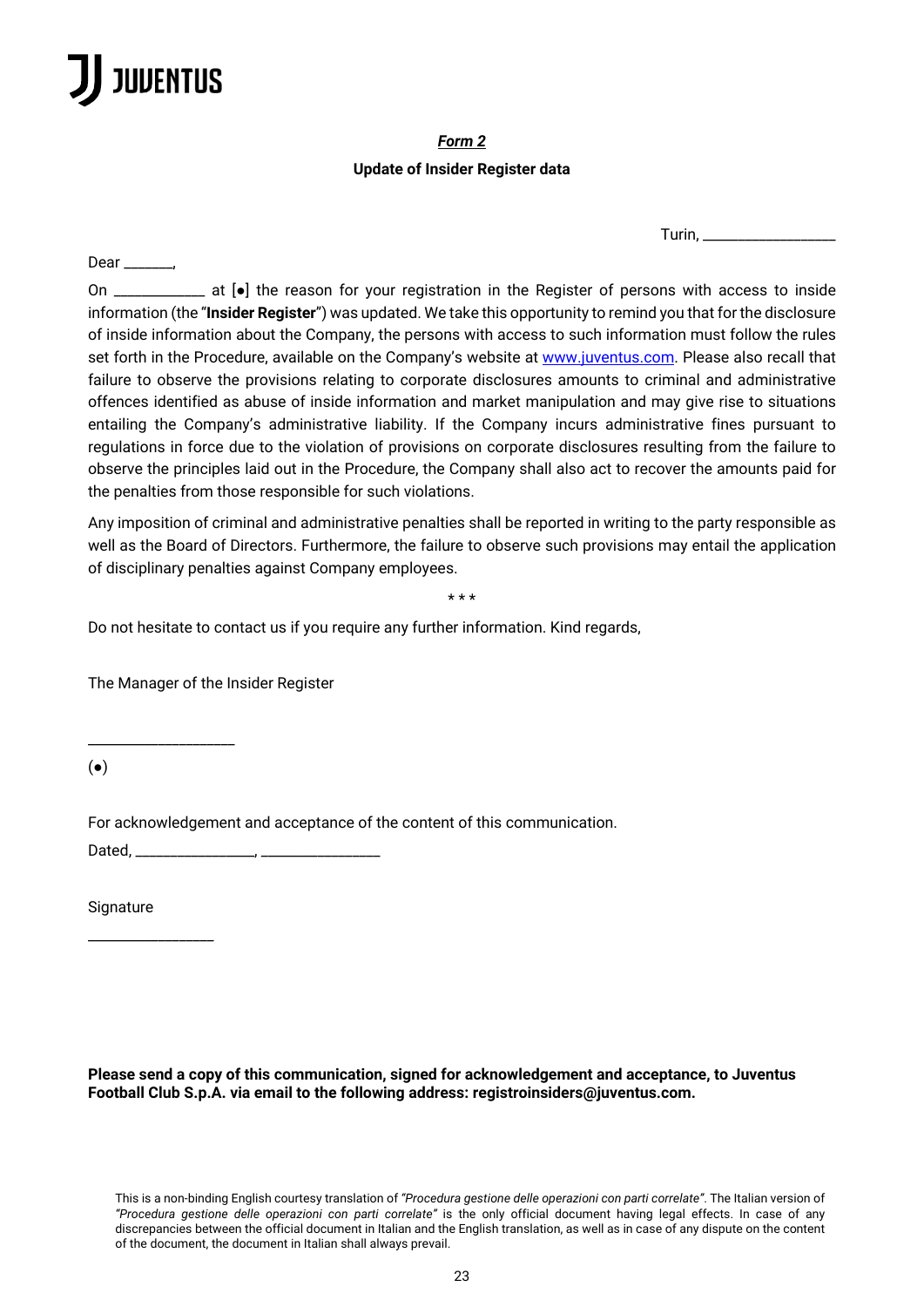

#### *Form 3*

### **Removal from the Insider Register**

Turin, \_\_\_\_\_\_\_\_\_\_\_\_\_\_\_\_\_\_\_

Dear \_\_\_\_\_\_,

Your registration in the Insider Register of Juventus F.C. S.p.A., with reference to the inside information [.], was cancelled on  $\lceil \bullet \rceil$  at  $\lceil \bullet \rceil$  for the following reason  $\lceil \bullet \rceil$ . Your personal data subject to processing (surname, name, tax code, company, reason for registration in the SIG Register) shall be erased five years after the date of removal.

\* \* \*

Do not hesitate to contact us if you require any further information. Kind regards,

The Manager of the Insider Register

\_\_\_\_\_\_\_\_\_\_\_\_\_\_\_\_\_\_\_\_\_

(●)

For acknowledgement and acceptance of the content of this communication. Dated, \_\_\_\_\_\_\_\_\_\_\_\_\_\_\_\_\_, \_\_\_\_\_\_\_\_\_\_\_\_\_\_\_\_\_

**Signature** 

\_\_\_\_\_\_\_\_\_\_\_\_\_\_\_\_\_\_

**Please send a copy of this communication, signed for acknowledgement and acceptance, to Juventus Football Club S.p.A. via email to the following address: registroinsiders@juventus.com.**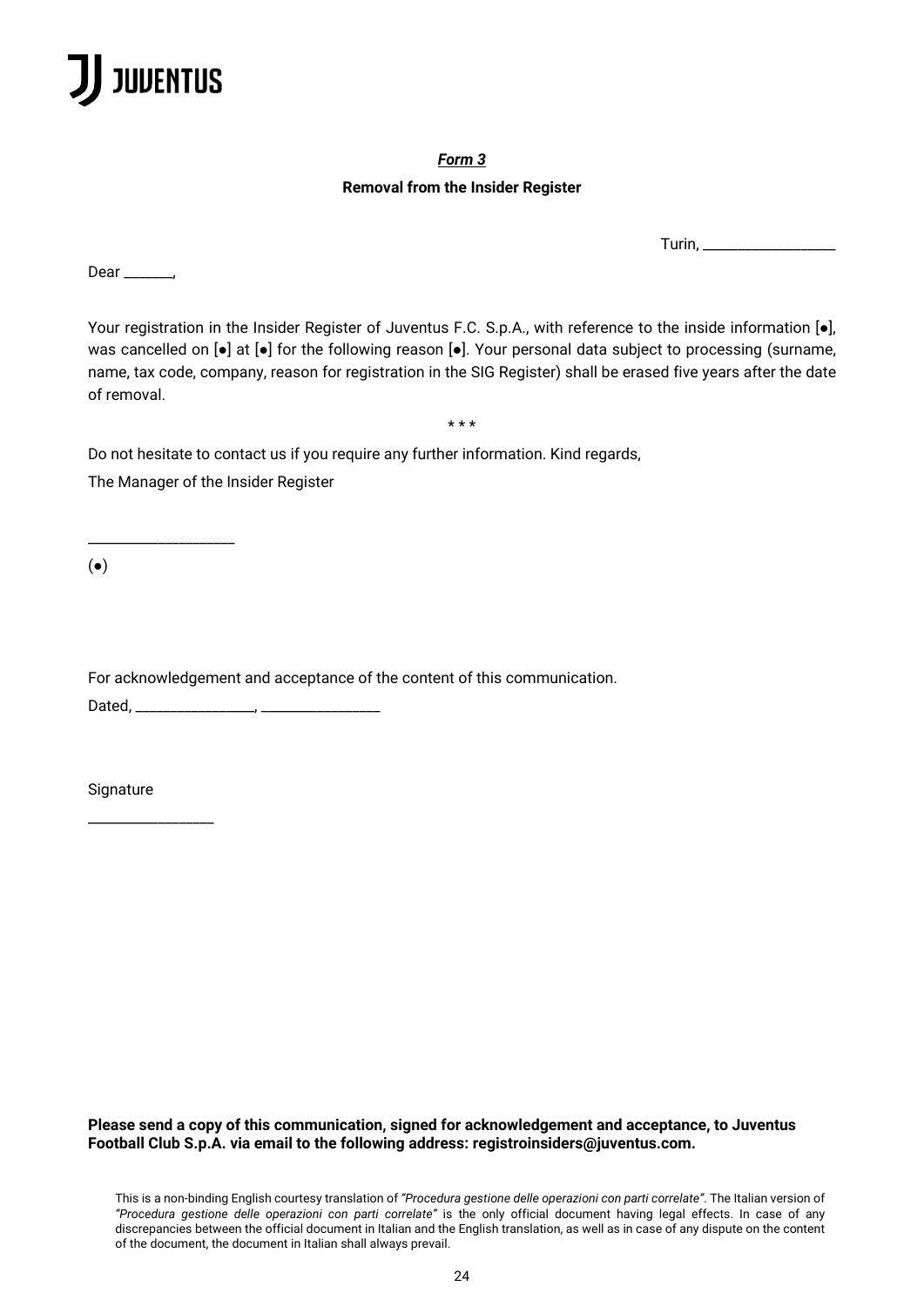

#### **ANNEX B-II - ACCEPTANCE LETTER**

#### *Form 1*

#### **Notification of registration in the SIG Register and disclosure on the processing of the personal data of concerned subjects**

Turin,  $\_\_$ 

Dear  $\_\_$ 

In compliance with the provisions set forth in the Juventus Football Club S.p.A. (the "**Company**") procedure "*Procedure relating to the management and communication of inside and significant information and the management of the register of people with access to inside and significant information of Juventus Football Club S.p.A.*" (the "**Procedure**") available on the Company's website at www.juventus.com, please note that on [●] at [●] your personal data were included in the SIG Register as, considering your role as \_\_\_\_\_\_\_\_\_ of our Company, you have become aware of the following Significant Information [●]. We take this opportunity to remind you that for the disclosure of significant information about the Company, the persons with access to such information must follow the rules set forth in the Procedure.

\* \* \*

Please note that the personal data required for registration in the SIG Register and for the relative updates shall be processed and stored by the Company with the assistance of electronic media, in compliance with the provisions of the Privacy Regulations (i.e., national privacy law, European Regulation 2016/679 - GDPR - on the protection of natural persons with regard to the processing of personal data and on the free movement of such data, and repealing Directive 95/46/EC, and the Measures of the Personal Data Protection Authority) in order to meet obligations deriving from regulations in force on the matter of market abuse and the processing of Inside Information and for the period required by the above-mentioned regulations.

Such data processing is required to meet a legal obligation of the Data Controller, pursuant to Art. 6, paragraph 1, lett. c) of the GDPR. The communication of the personal data requested is therefore compulsory; the personal data obtained as well as those processed shall not be disclosed or distributed outside of the cases permitted by law. If they are not provided, this could expose you and/or the Company to possible penalties pursuant to regulations in force and/or the Procedure. Please also note that the internal Data Protection Officer is the Chief Financial Officer, with domicile for this purpose at the registered office of the Company in Turin, via Druento no. 175. Lastly, the Data Controller for the data in question is Juventus Football Club S.p.A. with registered office in Turin, Via Druento no. 175.

At any moment, you may exercise the rights afforded to you by applicable regulations, including those of: a) accessing your personal data, obtaining evidence of the purposes pursued by the Data Controller, the categories of data involved, the recipients to which they may be disclosed, the applicable storage period, the existence of automated decision-making processes; b) having any inaccurate data regarding you rectified without delay; c) having your data erased, in the applicable cases; d) having the processing restricted or objecting to it, when possible; e) requesting the portability of the data you have provided to the Data Controller, that is, receiving them in a structured, commonly used machine-readable format, including to transmit such data to another data controller, without any impediment by the Data Controller.

You may also lodge a complaint with the Personal Data Protection Authority pursuant to Art. 77 of the GDPR. To exercise these rights, simply contact the Data Controller by writing to the following email address: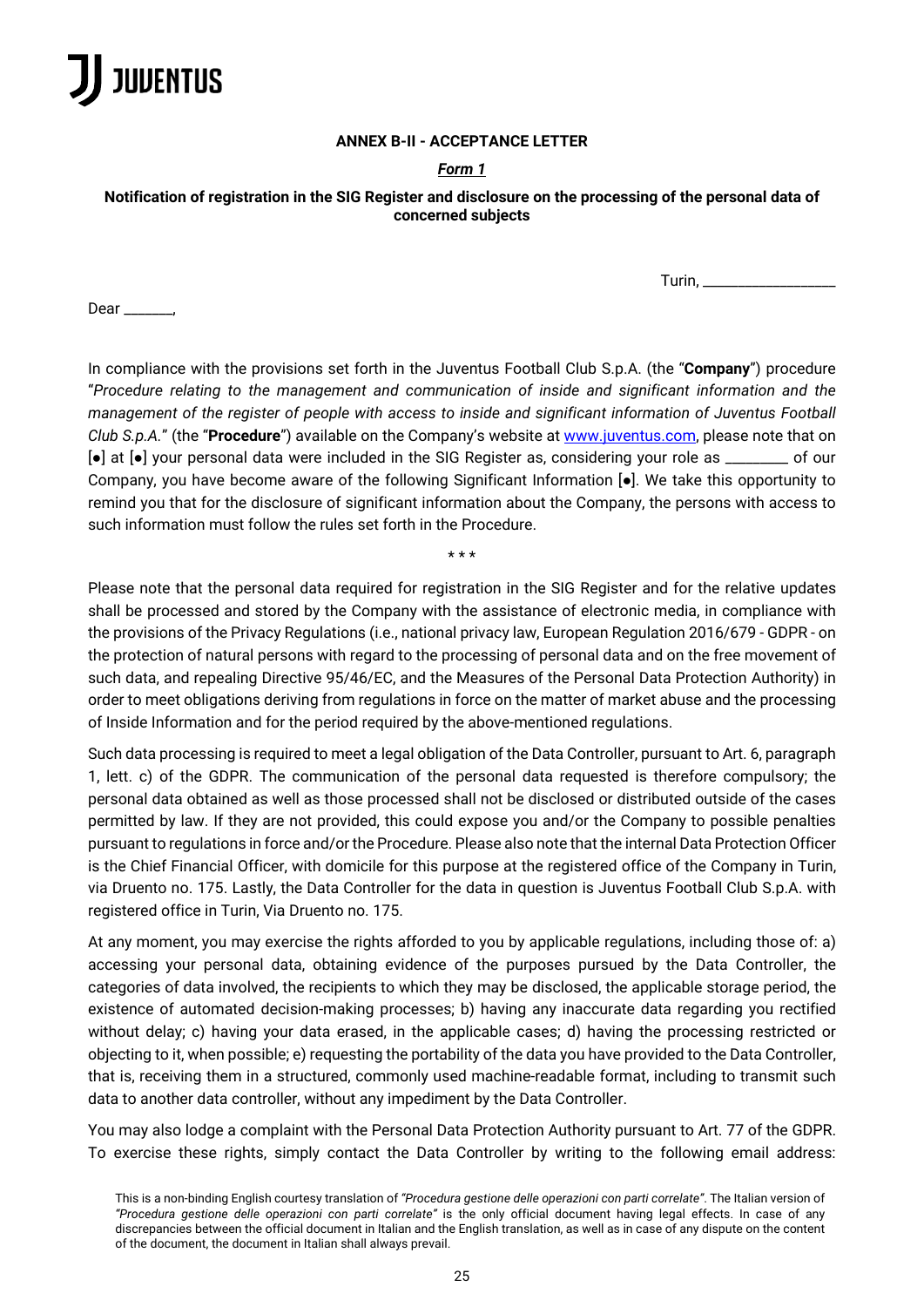

privacy@juventus.com.

\_\_\_\_\_\_\_\_\_\_\_\_\_\_\_\_\_\_\_\_\_

\* \* \*

Do not hesitate to contact us if you require any further information. Kind regards,

The Manager of the SIG Register

(●)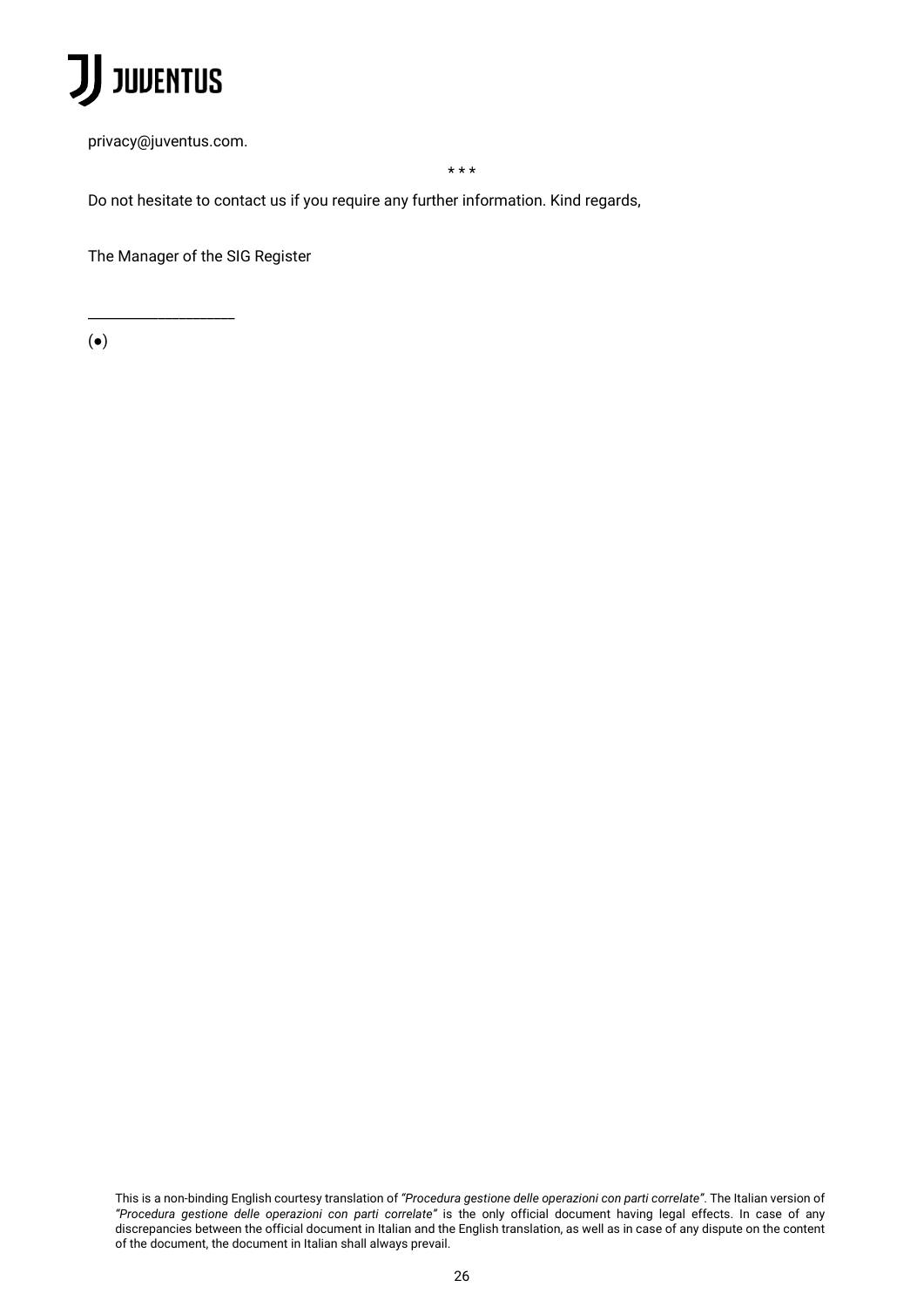

*Form 2* 

### **Update of SIG Register data**

Turin, \_\_\_\_\_\_\_\_\_\_\_\_\_\_\_\_\_\_\_

Dear \_\_\_\_\_\_\_,

Following \_\_\_\_\_\_\_\_\_\_\_\_\_\_\_\_, on \_\_\_\_\_\_\_\_\_\_\_\_\_ at [●] the reason for your registration in the SIG Register was updated. We take this opportunity to remind you that for the disclosure of significant information about the Company, the persons with access to such information must follow the rules set forth in the Procedure, available on the Company's website at www.juventus.com.

\* \* \*

Do not hesitate to contact us if you require any further information. Kind regards,

The Manager of the SIG Register

\_\_\_\_\_\_\_\_\_\_\_\_\_\_\_\_\_\_\_\_\_

(●)

This is a non-binding English courtesy translation of *"Procedura gestione delle operazioni con parti correlate"*. The Italian version of *"Procedura gestione delle operazioni con parti correlate"* is the only official document having legal effects. In case of any discrepancies between the official document in Italian and the English translation, as well as in case of any dispute on the content of the document, the document in Italian shall always prevail.